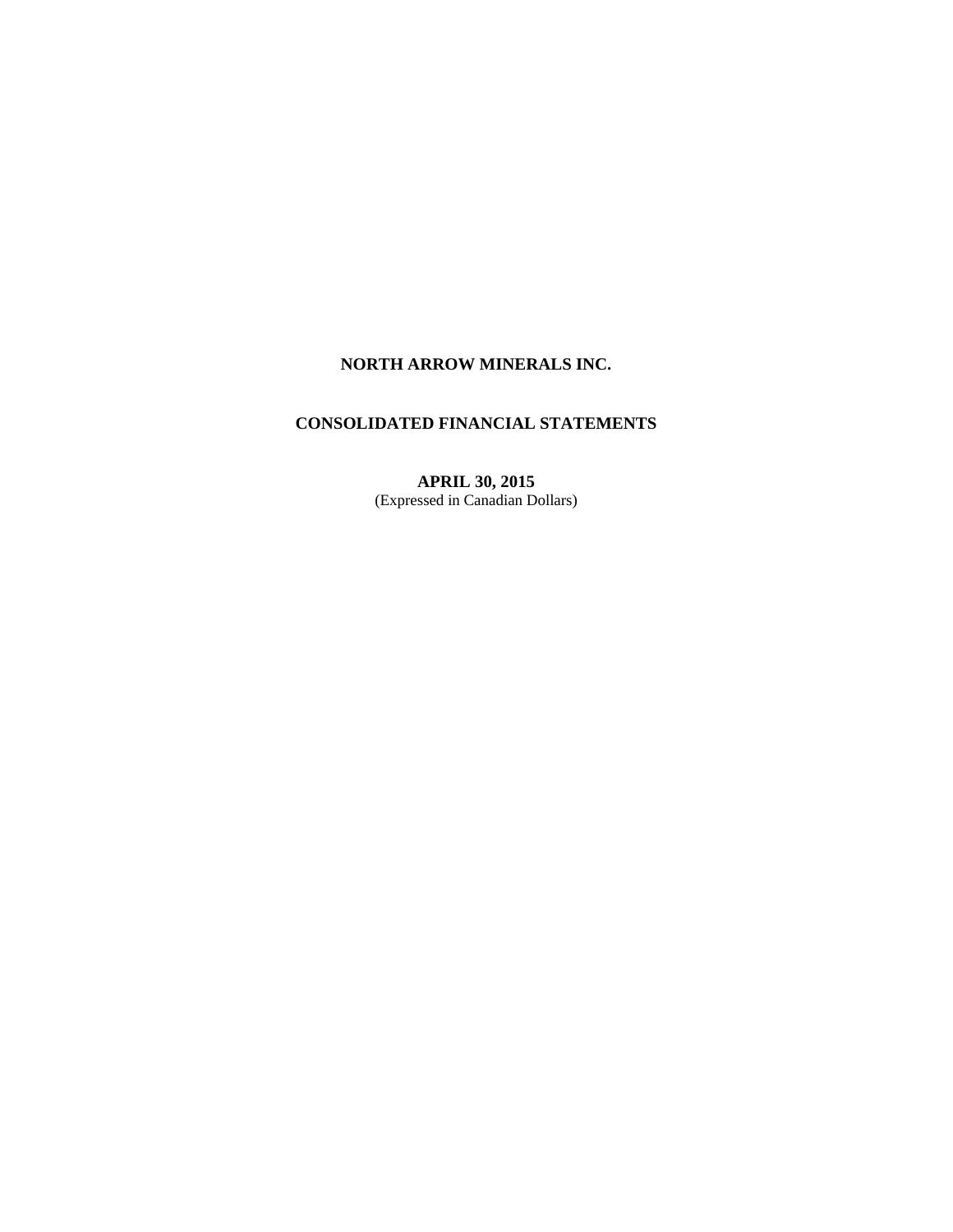# $D$ AVIDSON  $\&$  COMPANY LLP  $\_\_\_\_\$ Chartered Professional Accountants

# **INDEPENDENT AUDITORS' REPORT**

To the Shareholders of North Arrow Minerals Inc.

We have audited the accompanying consolidated financial statements of North Arrow Minerals Inc., which comprise the consolidated statements of financial position as at April 30, 2015 and 2014 and the consolidated statements of loss and comprehensive loss, cash flows and changes in equity for the years then ended, and a summary of significant accounting policies and other explanatory information.

# *Management's Responsibility for the Consolidated Financial Statements*

Management is responsible for the preparation and fair presentation of these consolidated financial statements in accordance with International Financial Reporting Standards, and for such internal control as management determines is necessary to enable the preparation of consolidated financial statements that are free from material misstatement, whether due to fraud or error.

# *Auditors' Responsibility*

Our responsibility is to express an opinion on these consolidated financial statements based on our audits. We conducted our audits in accordance with Canadian generally accepted auditing standards. Those standards require that we comply with ethical requirements and plan and perform the audit to obtain reasonable assurance about whether the consolidated financial statements are free from material misstatement.

An audit involves performing procedures to obtain audit evidence about the amounts and disclosures in the consolidated financial statements. The procedures selected depend on the auditors' judgment, including the assessment of the risks of material misstatement of the consolidated financial statements, whether due to fraud or error. In making those risk assessments, the auditor considers internal control relevant to the entity's preparation and fair presentation of the consolidated financial statements in order to design audit procedures that are appropriate in the circumstances, but not for the purpose of expressing an opinion on the effectiveness of the entity's internal control. An audit also includes evaluating the appropriateness of accounting policies used and the reasonableness of accounting estimates made by management, as well as evaluating the overall presentation of the consolidated financial statements.

We believe that the audit evidence we have obtained in our audits is sufficient and appropriate to provide a basis for our audit opinion.

# *Opinion*

In our opinion, these consolidated financial statements present fairly, in all material respects, the financial position of North Arrow Minerals Inc. as at April 30, 2015 and 2014 and its financial performance and its cash flows for the years then ended in accordance with International Financial Reporting Standards.

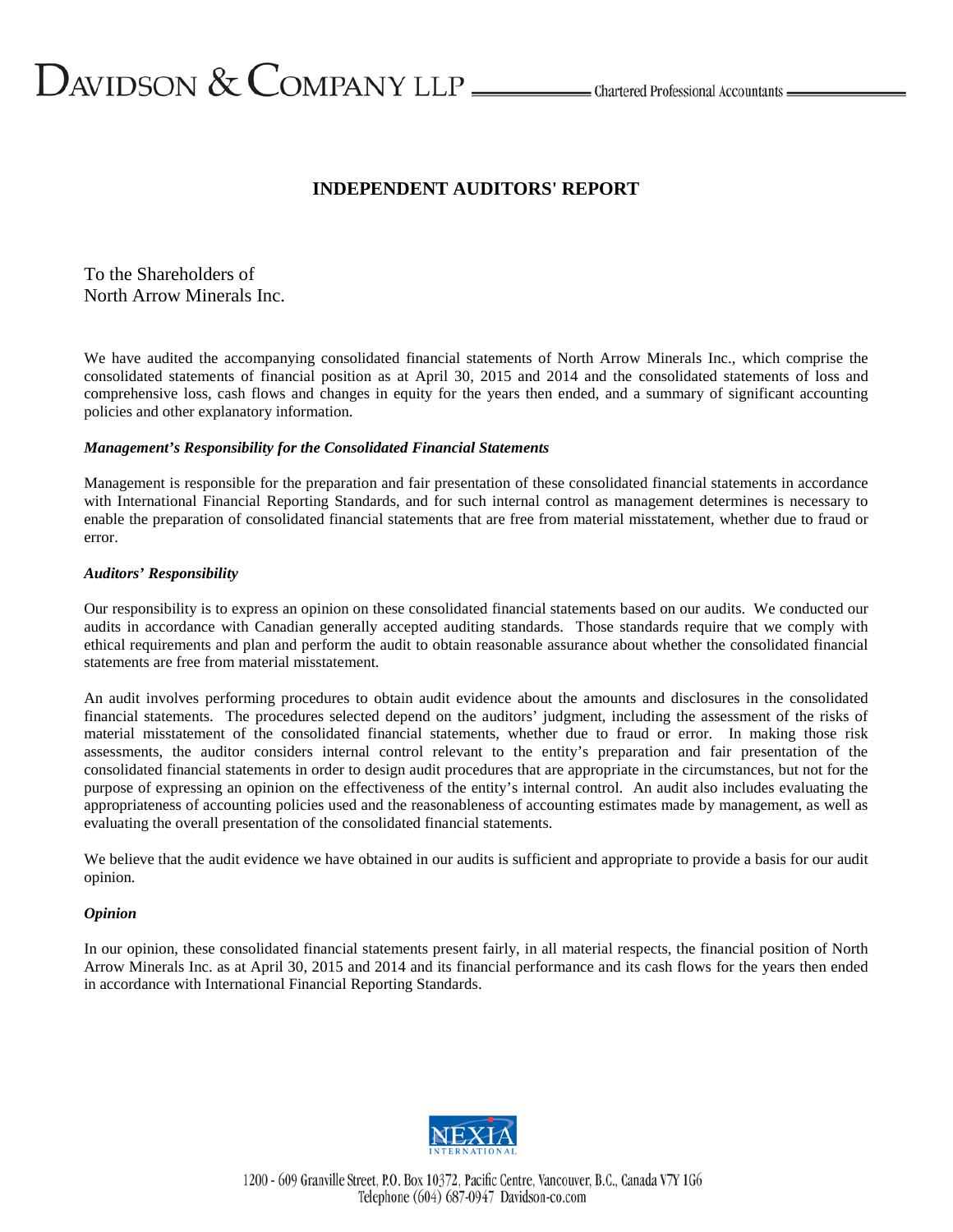# *Emphasis of Matter*

Without qualifying our opinion, we draw attention to Note 1 in the consolidated financial statements which describes conditions and matters that indicate the existence of a material uncertainty that may cast significant doubt about North Arrow Minerals Inc.'s ability to continue as a going concern.

# **"DAVIDSON & COMPANY LLP"**

Vancouver, Canada Chartered Professional Accountants

August 4, 2015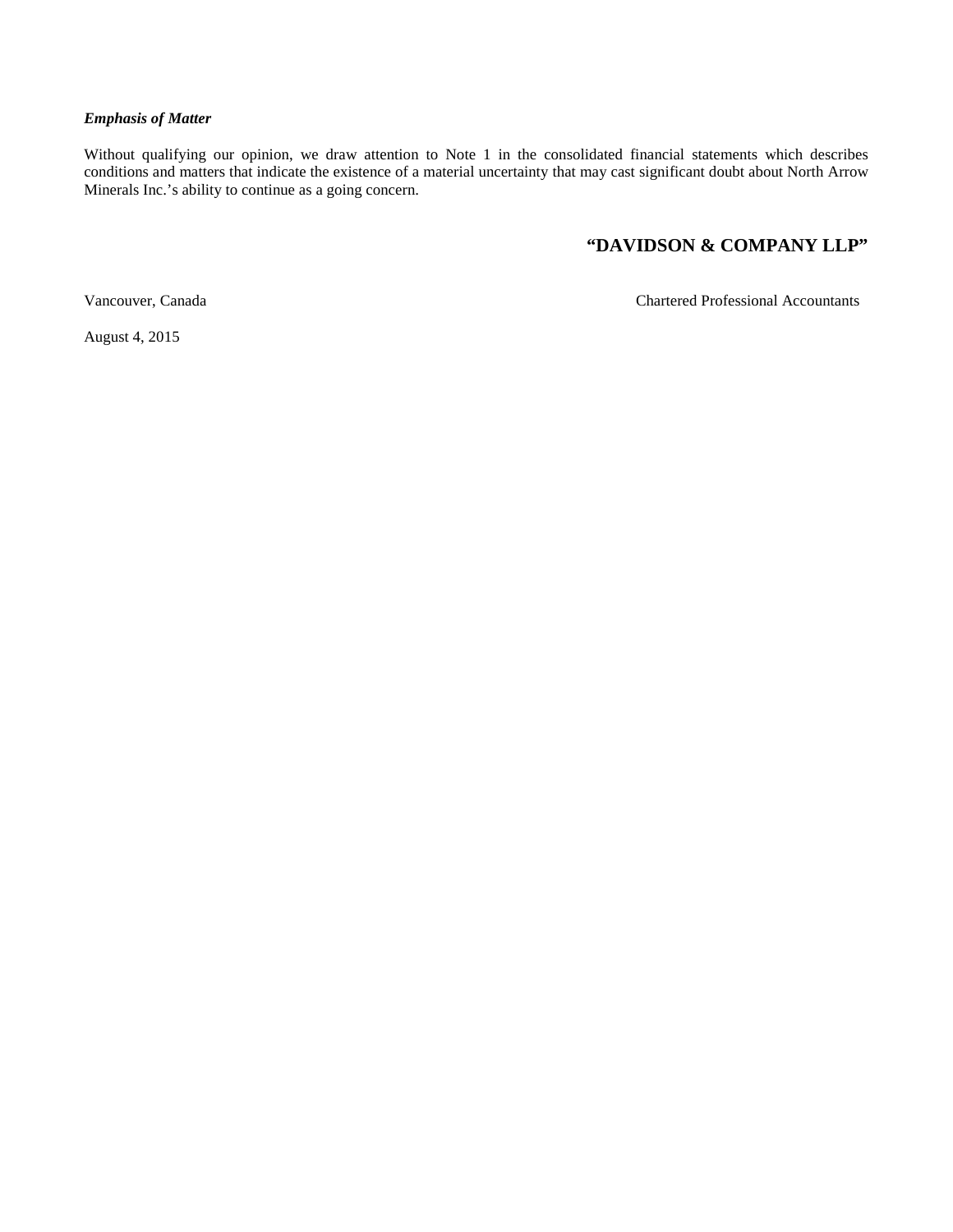# **NORTH ARROW MINERALS INC. CONSOLIDATED STATEMENTS OF FINANCIAL POSITION As at April 30, 2015 (Expressed in Canadian Dollars)**

|                                                   | 2015             | 2014             |
|---------------------------------------------------|------------------|------------------|
| <b>ASSETS</b>                                     |                  |                  |
| <b>Current</b>                                    |                  |                  |
| Cash                                              | \$<br>2,102,920  | \$<br>9,396,969  |
| Receivables (Note 5)                              | 99,933           | 52,472           |
| Marketable securities (Note 6)                    | 600              | 1,275            |
| Prepaid expenses                                  | 64,706           | 16,936           |
|                                                   | 2,268,159        | 9,467,652        |
| Equipment (Note 7)                                | 93,384           | 94,697           |
| <b>Exploration and evaluation assets (Note 8)</b> | 10,636,032       | 4,350,909        |
|                                                   | \$<br>12,997,575 | \$<br>13,913,258 |
| <b>LIABILITIES</b>                                |                  |                  |
| <b>Current</b>                                    |                  |                  |
| Accounts payable and accrued liabilities (Note 9) | \$<br>274,098    | \$<br>360,890    |
| Due to related parties (Note 11)                  | 4,351            | 20,622           |
|                                                   | 278,449          | 381,512          |
| <b>SHAREHOLDERS EQUITY</b>                        |                  |                  |
| Capital stock (Note 10)                           | 25,066,354       | 24,918,104       |
| Share-based payment reserve (Note 10)             | 2,985,473        | 2,334,073        |
| Investment revaluation reserve                    | (14, 888)        | (14,213)         |
| Deficit                                           | (15, 317, 813)   | (13,706,218)     |
|                                                   | 12,719,126       | 13,531,746       |
|                                                   | \$<br>12,997,575 | \$<br>13,913,258 |
| Nature and continuance of operations (Note 1)     |                  |                  |

**Approved and authorized on behalf of the Board on August 4, 2015:**

| "Blair Murdoch"<br>"D. Grenville Thomas"<br>Director<br>Director |
|------------------------------------------------------------------|
|------------------------------------------------------------------|

The accompanying notes are an integral part of these consolidated financial statements.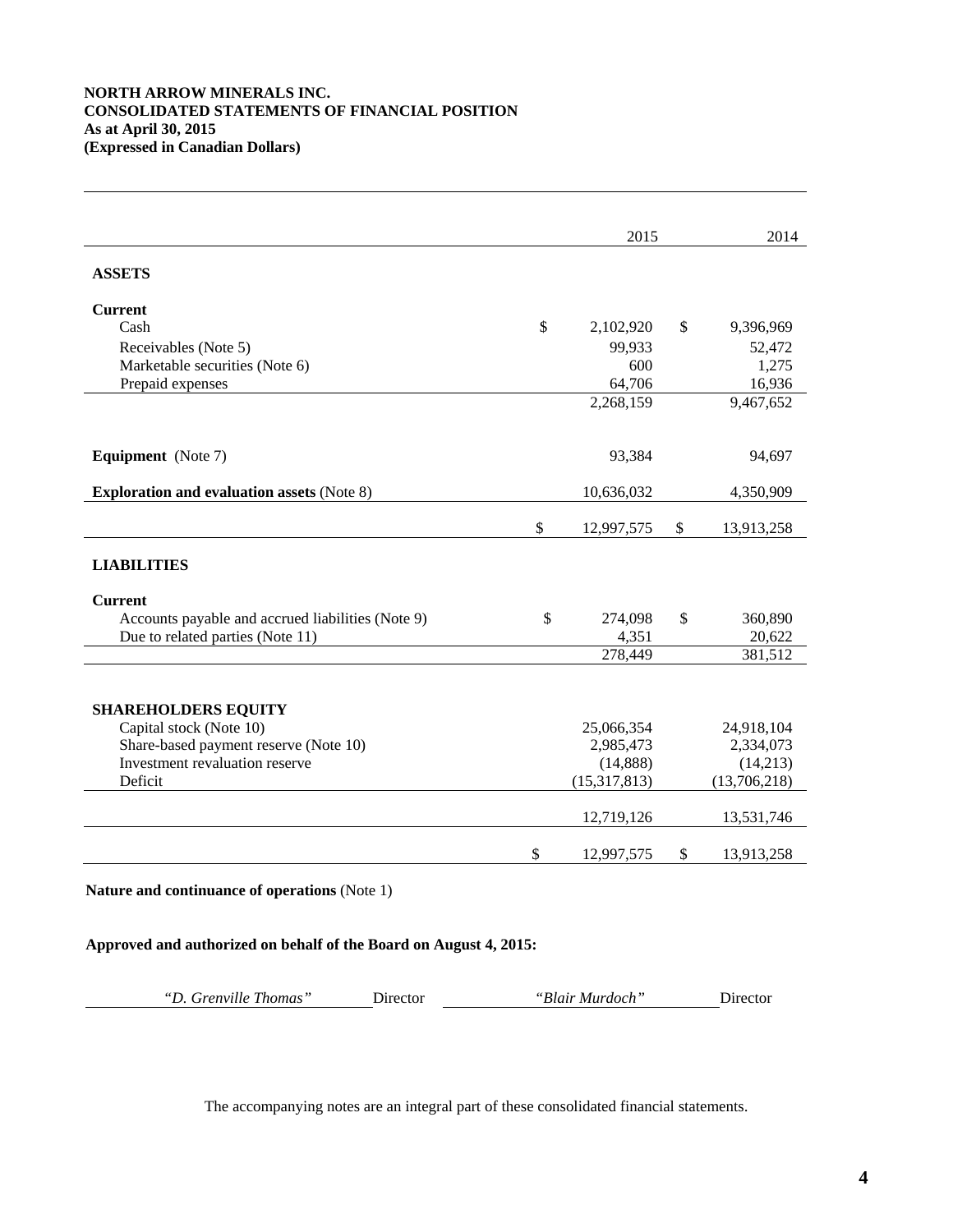# **NORTH ARROW MINERALS INC. CONSOLIDATED STATEMENTS OF LOSS AND COMPREHENSIVE LOSS For the Year Ended April 30, 2015 (Expressed in Canadian Dollars)**

|                                                                 | 2015              | 2014              |
|-----------------------------------------------------------------|-------------------|-------------------|
| <b>EXPENSES</b>                                                 |                   |                   |
| Advertising, promotion and travel                               | \$<br>188,511     | \$<br>89,356      |
| Consulting                                                      | 64,154            | 90,420            |
| Depreciation                                                    | 11,018            | 856               |
| Office, miscellaneous and rent                                  | 149,013           | 115,327           |
| Professional fees                                               | 55,508            | 68,948            |
| Property investigation costs                                    | 37,883            | 29,712            |
| Regulatory and filing fees                                      | 17,798            | 28,884            |
| Salaries and benefits                                           | 430,099           | 247,983           |
| Share-based compensation (Note 10)                              | 720,050           | 831,809           |
|                                                                 |                   |                   |
|                                                                 | (1,674,034)       | (1,503,295)       |
| Interest and other income                                       | 62,439            | 57,893            |
| Write-off of exploration and evaluation assets (Note 8)         |                   | (128, 301)        |
|                                                                 |                   |                   |
|                                                                 | 62,439            | (70, 408)         |
| Net loss for the year                                           | (1,611,595)       | (1,573,703)       |
| Unrealized loss on available-for-sale financial assets (Note 6) | (675)             | 225               |
| Comprehensive loss for the year                                 | \$<br>(1,612,270) | (1,573,478)<br>\$ |
|                                                                 |                   |                   |
| Basic and diluted loss per share                                | \$<br>(0.03)      | \$<br>(0.04)      |
| Weighted average number of common shares                        | 49,784,590        | 36,602,631        |
|                                                                 |                   |                   |

The accompanying notes are an integral part of these consolidated financial statements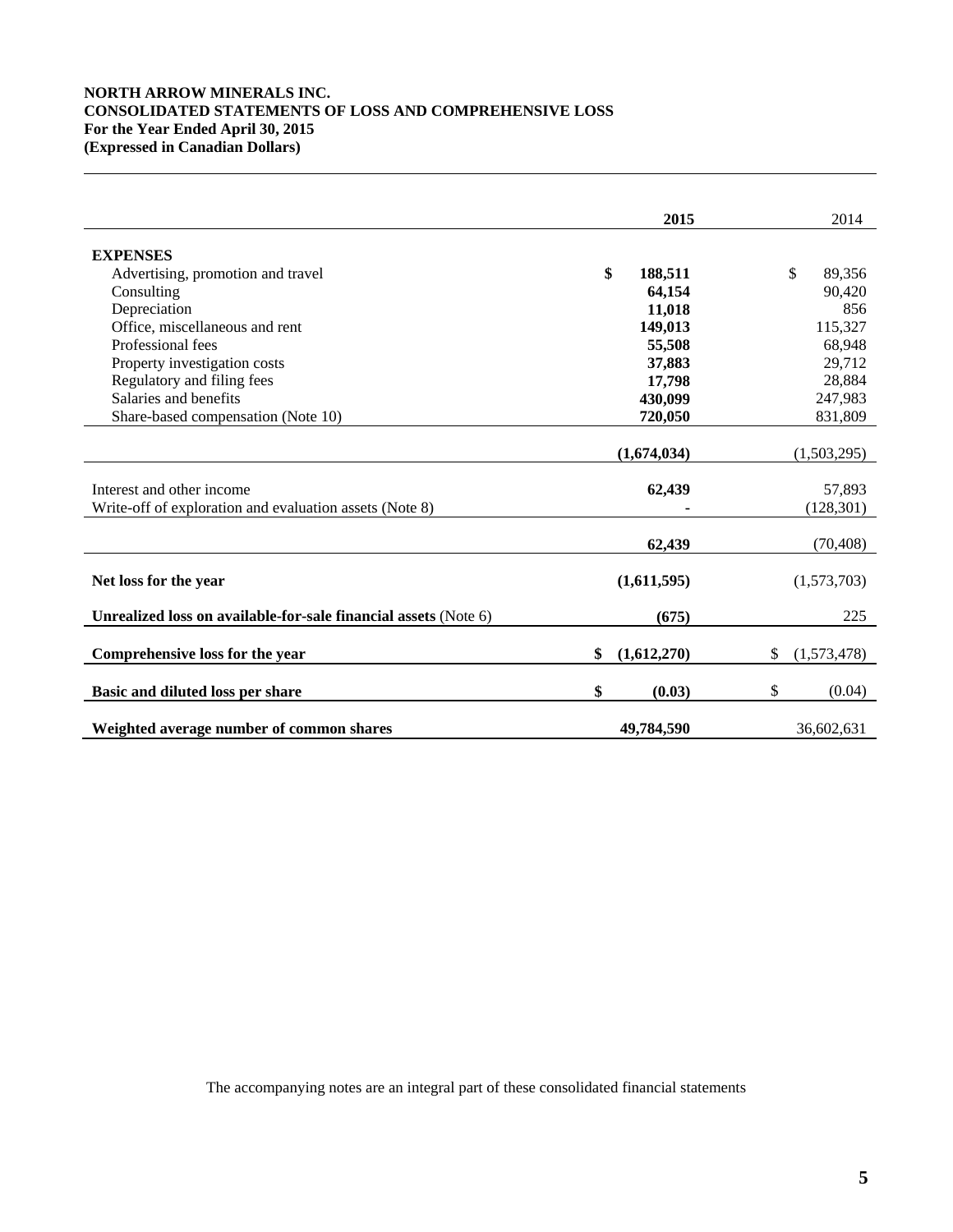# **NORTH ARROW MINERALS INC. CONSOLIDATED STATEMENTS OF CASH FLOWS For the Year Ended April 30, 2015 (Expressed in Canadian Dollars)**

|                                                        | 2015              | 2014              |
|--------------------------------------------------------|-------------------|-------------------|
| <b>CASH FLOWS FROM OPERATING ACTIVITIES</b>            |                   |                   |
| Loss for the year                                      | \$<br>(1,611,595) | \$<br>(1,573,703) |
| Items not involving cash:                              |                   |                   |
| Depreciation                                           | 11,018            | 856               |
| Share-based compensation                               | 720,050           | 831,809           |
| Write-off of exploration and evaluation assets         |                   | 128,301           |
|                                                        |                   |                   |
| Changes in non-cash working capital items:             |                   |                   |
| Increase in receivables                                | (47, 461)         | (27, 536)         |
| Increase in prepaid expenses                           | (47,770)          | (16,936)          |
| Increase in accounts payable and accrued liabilities   | 11,408            | (15,884)          |
| Decrease in due to related parties                     | (16,271)          | (95, 640)         |
|                                                        |                   |                   |
|                                                        | (980, 621)        | (768, 733)        |
|                                                        |                   |                   |
|                                                        |                   |                   |
| <b>CASH FLOWS FROM INVESTING ACTIVITIES</b>            |                   |                   |
| Expenditures on exploration and evaluation assets, net | (6,383,323)       | (2,684,967)       |
| Purchase of equipment                                  | (9,705)           | (94, 861)         |
|                                                        | (6,393,028)       | (2,779,828)       |
|                                                        |                   |                   |
|                                                        |                   |                   |
| <b>CASH FLOWS FROM FINANCING ACTIVITIES</b>            |                   |                   |
| Proceeds from issuance of shares                       | 79,600            | 10,459,050        |
| Share issuance costs                                   |                   | (407, 275)        |
|                                                        |                   |                   |
|                                                        | 79,600            | 10,051,775        |
|                                                        |                   |                   |
| Change in cash during the year                         | (7,294,049)       | 6,503,214         |
|                                                        |                   |                   |
| Cash, beginning of year                                | 9,396,969         | 2,893,755         |
|                                                        |                   |                   |
| Cash, end of year                                      | \$<br>2,102,920   | \$<br>9,396,969   |
|                                                        | \$                |                   |
| Cash paid during the year for interest                 |                   | \$                |
|                                                        | \$                | \$                |
| Cash paid during the year for income taxes             |                   |                   |

**Supplemental disclosure with respect to cash flows (Note 14)** 

The accompanying notes are an integral part of these consolidated financial statements.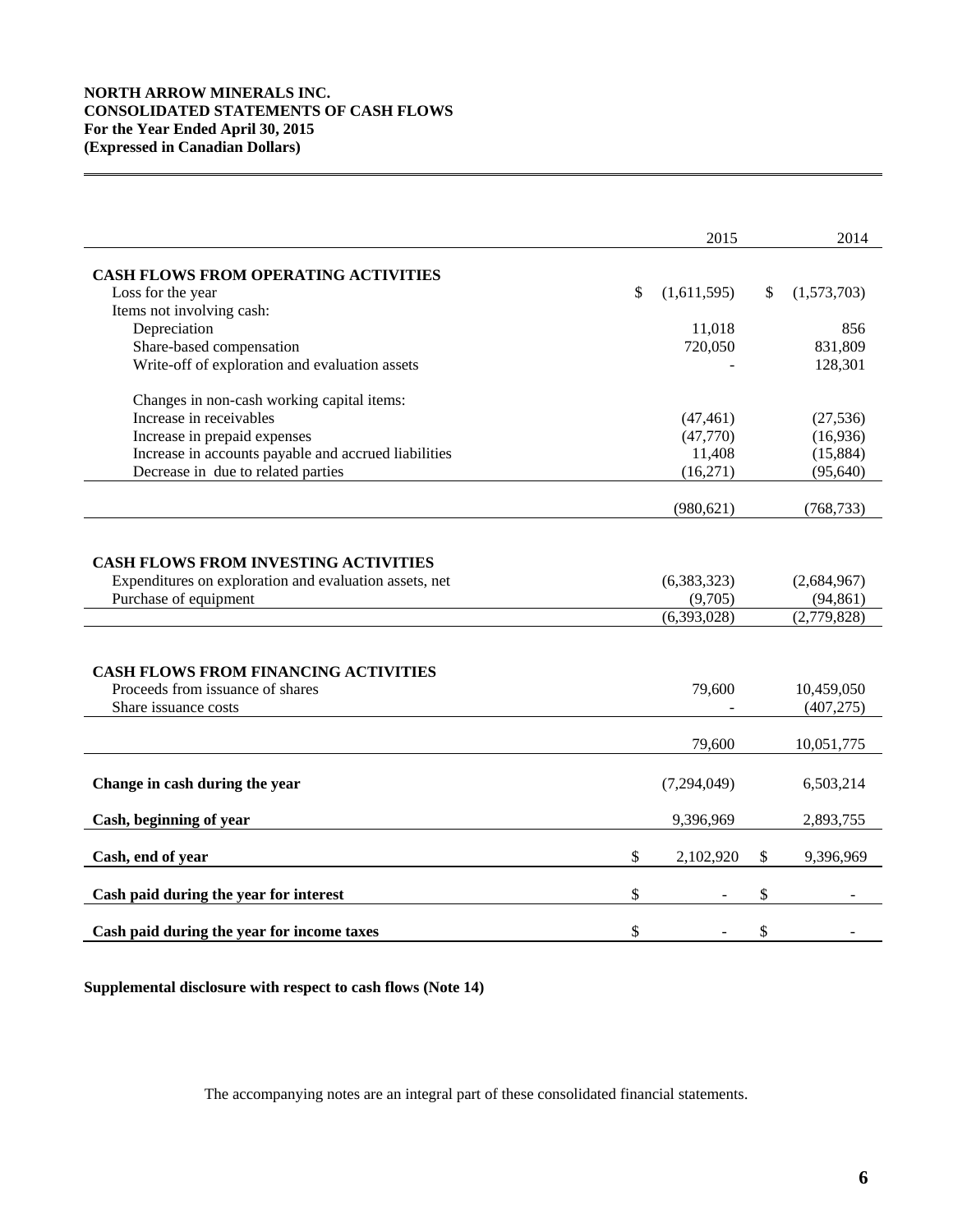# **NORTH ARROW MINERALS INC. CONSOLIDATED STATEMENTS OF CHANGES IN EQUITY (Expressed in Canadian Dollars)**

 $\overline{a}$ 

|                                                  | Number of<br><b>Shares</b> | Capital Stock | Share-based<br>payment<br>reserve | Investment<br>revaluation<br>reserve | Deficit         | Total              |
|--------------------------------------------------|----------------------------|---------------|-----------------------------------|--------------------------------------|-----------------|--------------------|
| Balance, April 30, 2013                          | 28,439,741                 | \$14,863,029  | \$938,235                         | \$(14,438)                           | (12, 132, 515)  | \$3,654,311        |
| Share-based compensation<br>Warrants issued for  |                            |               | 831,809                           | $\overline{a}$                       |                 | 831,809            |
| exploration and evaluation<br>assets             |                            |               | 567,329                           |                                      |                 | 567,329            |
| Private placements- net<br>Shares on exercise of | 21,325,000                 | 10,047,725    |                                   |                                      |                 | 10,047,725         |
| options                                          | 15,000                     | 4,050         |                                   |                                      |                 | 4,050              |
| Fair value of options<br>exercised               |                            | 3,300         | (3,300)                           |                                      |                 |                    |
| Net loss<br>Investment gain                      |                            |               |                                   | 225                                  | (1,573,703)     | (1,573,703)<br>225 |
| Balance, April 30, 2014                          | 49,779,741                 | 24,918,104    | 2,334,073                         | (14,213)                             | (13,706,218)    | 13,531,746         |
| Share-based compensation                         |                            |               | 720,050                           |                                      |                 | 720,050            |
| Net loss                                         |                            |               |                                   |                                      | (1,611,595)     | (1,611,595)        |
| Investment gain<br>Shares on exercise of         |                            |               |                                   | (675)                                |                 | (675)              |
| options                                          | 165,000                    | 79,600        |                                   |                                      |                 | 79,600             |
| Fair value of options<br>exercised               |                            | 68,650        | (68, 650)                         |                                      |                 |                    |
| <b>Balance, April 30, 2015</b>                   | 49,944,741                 | \$25,066,354  | \$2,985,473                       | \$ (14,888)                          | \$ (15,317,813) | \$12,719,126       |

The accompanying notes are an integral part of these consolidated financial statements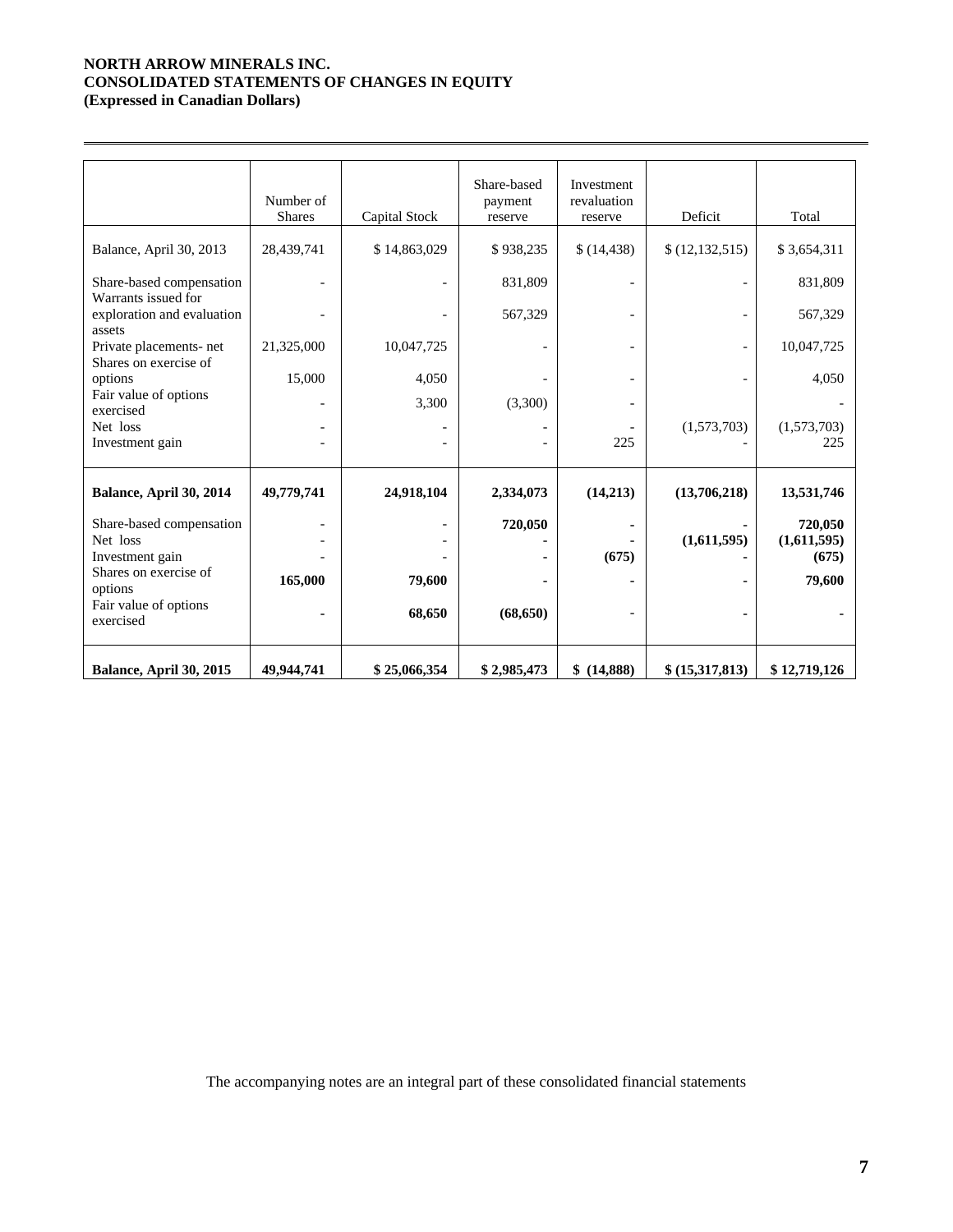# **1. NATURE AND CONTINUANCE OF OPERATIONS**

 $\overline{a}$ 

North Arrow Minerals Inc. (the "Company") is incorporated federally under the laws of the Canada Business Corporations Act ("CBCA").

The consolidated financial statements of the Company are presented in Canadian dollars, which is the functional currency of the Company.The Company trades on the TSX Venture Exchange (TSXV – NAR) and its registered office address is Ste. #960-789 West Pender Street, Vancouver, BC, Canada V6C 1H2.

The Company's principal business activity is the acquisition and exploration of exploration and evaluation assets. To date, the Company has not generated significant revenues from operations and is considered to be in the exploration stage.

The Company is in the process of acquiring and exploring its exploration and evaluation assets and has not yet determined whether these properties contain reserves that are economically recoverable. These financial statements have been prepared on the assumption that the Company will continue in operation for the foreseeable future and will be able to realize assets and discharge liabilities in the normal course of operations. At April 30, 2015, the Company has a deficit of \$15,317,813, no current source of revenue and may require additional funding to meet its planned activities beyond the upcoming fiscal year. The Company's continuation as a going concern is dependent on the successful results from its mineral property exploration activities and its ability to raise equity capital or borrowings sufficient to meet current and future obligations. There can be no assurances that management's plans for the Company will be successful. These material uncertainties may cast significant doubt upon the Company's ability to continue as a going concern. These financial statements do not include any adjustments to the recoverability and classification of assets and liabilities that might be necessary, should the Company be unable to continue as a going concern.

# **2. BASIS OF PRESENTATION**

#### **a) Statement of Compliance**

These consolidated financial statements have been prepared in accordance with International Financial Reporting Standards ("IFRS") as issued by the International Accounting Standards Board ("IASB") and interpretations of the International Financial Reporting Interpretations Committee ("IFRIC"). These financial statements are presented in Canadian dollars unless otherwise noted.

#### **b) Principles of Consolidation**

These consolidated financial statements include the accounts of the Company and its wholly-owned inactive subsidiary Compania Minera North Arrow Chile Limitada ("Minera"). All inter-company transactions and balances have been eliminated upon consolidation. Effective September 22, 2014, the Company completed the wind-up of Minera, the Company's only subsidiary.

#### **c) Historical cost**

These consolidated financial statements have been prepared on a historical cost basis except for certain financial instruments measured at fair value.

#### **d) Significant accounting judgments, estimates and assumptions**

The preparation of financial statements in conformity with IFRS requires management to make certain estimates, judgments and assumptions that affect the reported amounts of assets and liabilities at the date of the financial statements and the reported revenues and expenses during this period.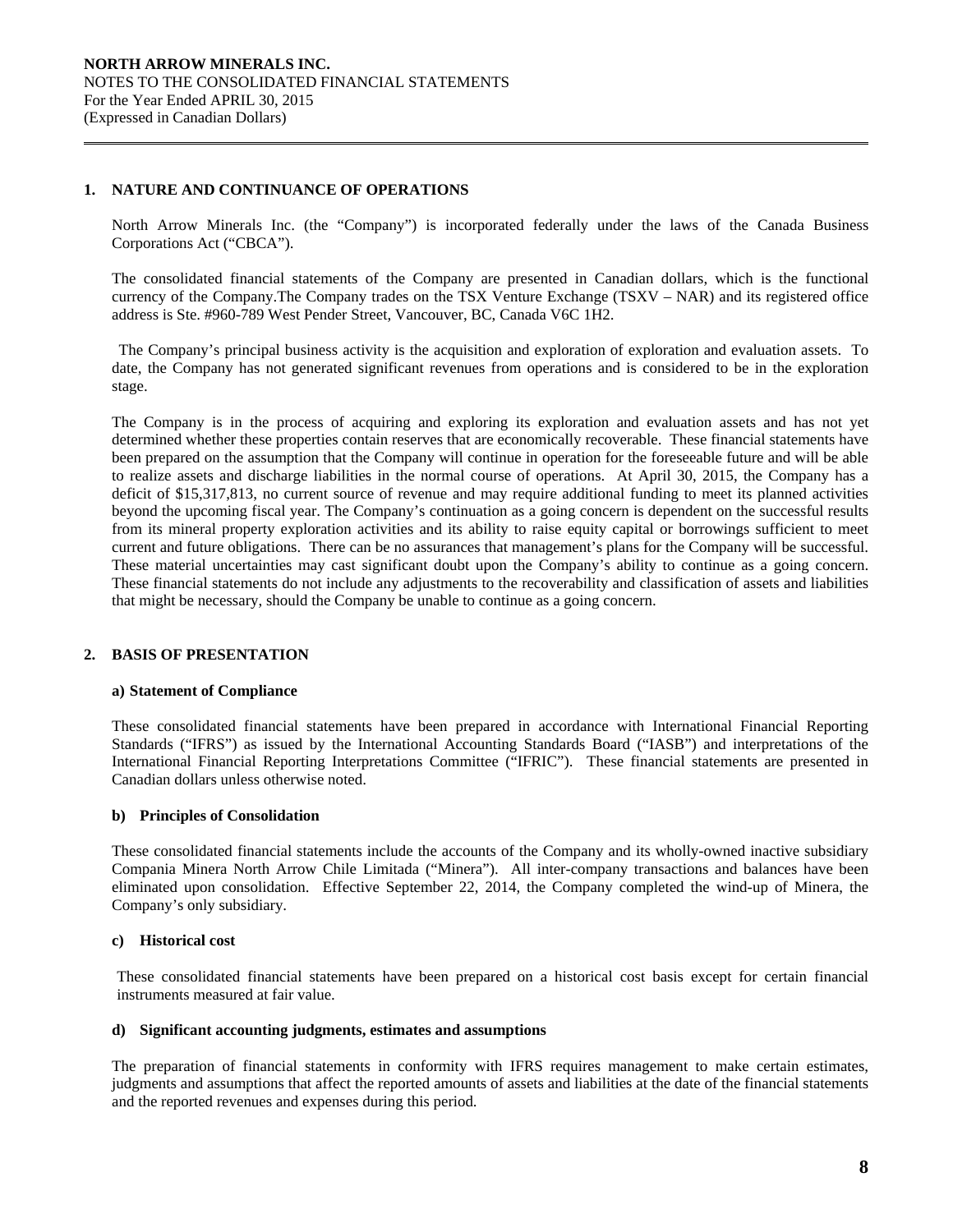#### **2. BASIS OF PRESENTATION - continued**

 $\overline{a}$ 

#### **d) Significant accounting judgments, estimates and assumptions** *-* **continued**

Although management uses historical experiences and its best knowledge of the amount, events or actions to form the basis for judgments and estimates, actual results may differ from these estimates.

The most significant accounts that require estimates as the basis for determining the stated amounts include the recoverability of exploration and evaluation assets, valuation of share-based payments, and valuation of deferred tax amounts.

Critical judgments exercised in applying accounting policies that have the most significant effect on the amounts recognized in the consolidated financial statements are as follows:

(i) Economic recoverability and probability of future benefits of exploration and evaluation costs*.* 

 Management has determined that exploration, evaluation and related costs incurred which were capitalized may have future economic benefits and may be economically recoverable. Management uses several criteria in its assessments of economic recoverability and probability of future economic benefits including geologic and other technical information, history of conversion of mineral deposits with similar characteristics to its own properties to proven and probable mineral reserves, the quality and capacity of existing infrastructure facilities, evaluation of permitting and environmental issues and local support for the project.

(ii) Valuation of share-based payments

The Company uses the Black-Scholes Option Pricing Model for valuation of share-based payments. Option pricing models require the input of subjective assumptions including expected price volatility, interest rates and forfeiture rate. Changes in the input assumptions can materially affect the fair value estimate and Company's earnings and equity reserves.

(iii) Income taxes

In assessing the probability of realizing income tax assets, management makes estimates related to expectations of future taxable income, applicable tax opportunities, expected timing of reversals of existing temporary differences and the likelihood that tax positions taken will be sustained upon examination by applicable tax authorities. In making its assessments, management gives additional weight to positive and negative evidence that can be objectively verified.

#### **3. SIGNIFICANT ACCOUNTING POLICIES**

#### **a) Foreign currencies**

 The functional currency is the currency of the primary economic environment in which the entity operates. The functional currency of both the Company and its former subsidiary is the Canadian Dollar. The functional currency determinations were conducted through an analysis of the consideration factors identified in IAS 21, The Effects of Changes in Foreign Exchange Rates ("IAS 21").

 Any transactions in currencies other than the functional currency have been translated to the Canadian dollar in accordance with IAS 21. Transactions in currencies other than the functional currency are recorded at the rates of exchange prevailing on dates of transactions. At the end of each reporting period, monetary assets and liabilities that are denominated in foreign currencies are translated at the rates prevailing at that date. Non-monetary assets and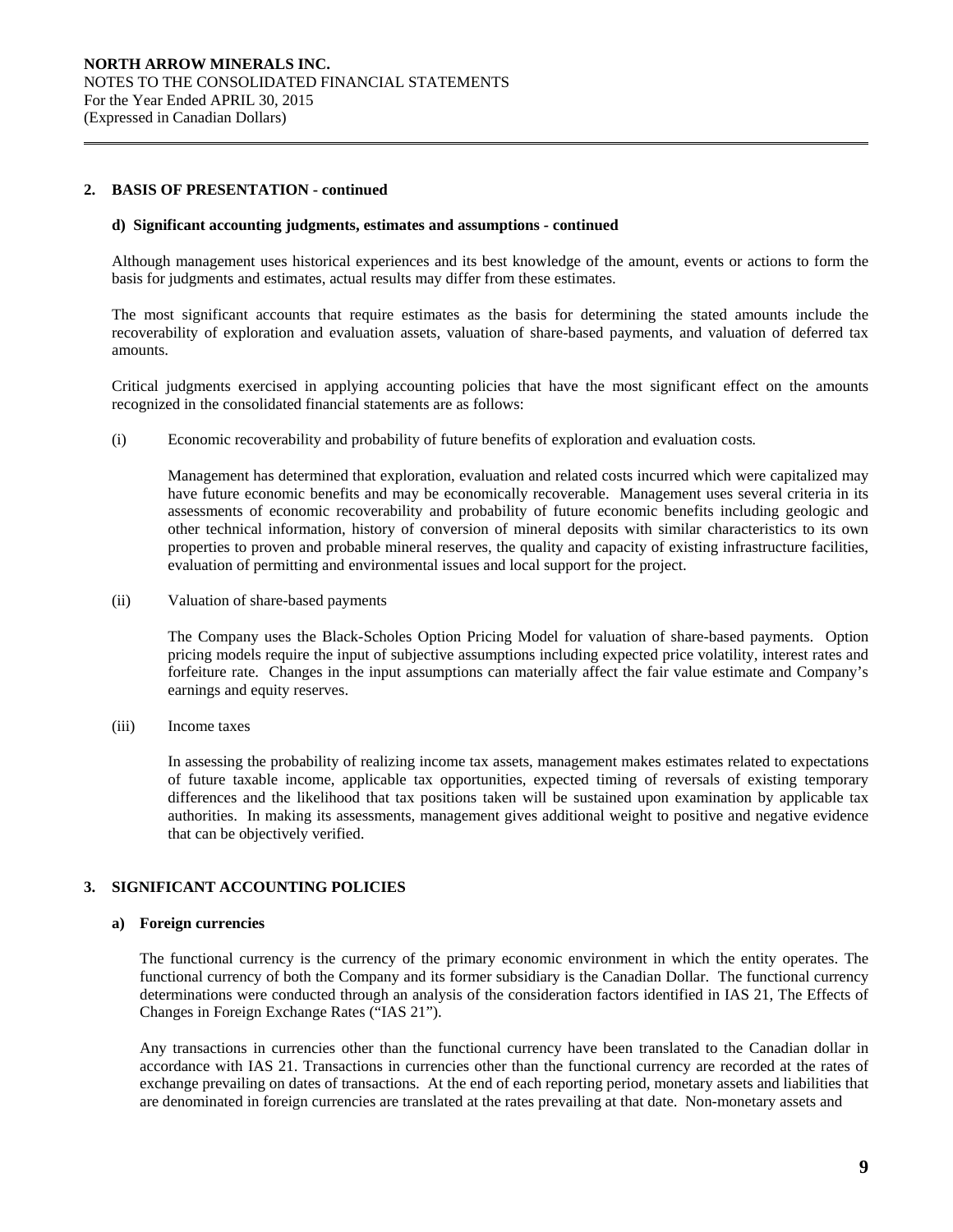#### **a) Foreign currencies - continued**

liabilities carried at fair value that are denominated in foreign currencies are translated at rates prevailing at the date when the fair value was determined. All gains and losses on translation of these foreign currency transactions are included in the statements of comprehensive loss. Non-monetary items that are measured in terms of historical cost in a foreign currency are not retranslated.

The Company's presentation currency is the Canadian dollar ("\$").

#### **b) Loss per share**

 $\overline{a}$ 

 Basic earnings (loss) per share is computed by dividing earnings (loss) available to common shareholders by the weighted average number of common shares outstanding during the year. The computation of diluted earnings (loss) per share assumes the conversion, exercise or contingent issuance of securities only when such conversion, exercise or issuance would have a dilutive effect on the earnings (loss) per share. The calculation proved to be antidilutive for fiscal 2015 and 2014.

#### **c) Share-based compensation**

 The Company grants stock options to buy common shares of the Company to directors, officers, employees and service providers. The board of directors grants such options for periods of up to five years, with vesting periods determined at its sole discretion and at prices equal to or greater than the closing market price on the day preceding the date the options were granted. An individual is classified as an employee when the individual is an employee for legal or tax purposes (direct employee) or provides services similar to those performed by a direct employee.

 The fair value of options granted to employees is measured at grant date, using the Black-Scholes option pricing model, and is recognized over the period during which the share purchase options vest. The fair value of the share purchase options granted is measured taking into account the terms and conditions upon which the share purchase options were granted. Share-based payments to non-employees are measured at the fair value of goods or services received or the fair value of the equity instrument issued, if it is determined the fair value of the goods or services cannot be reliably measured, and are recorded at the date the goods or services are received. At each financial position reporting date, the amount recognized as an expense is adjusted to reflect the actual number of share purchase options that are expected to vest.

#### **d) Equipment**

Equipment is stated at cost less accumulated depreciation and any impairment in value.

 The initial cost of an asset is comprised of its purchase price and any directly attributable costs in bringing the asset to its working condition and location for its intended use. Expenditures incurred after the asset has been put into operation, such as repairs, maintenance and overhaul costs, are normally recognized as expense in the period the costs are incurred. In situations where it can be clearly demonstrated that the expenditures have improved the condition of the asset beyond the originally assessed standard of performance, the expenditures are capitalized as an additional cost of equipment.

Assets are depreciated at the following rates:

 Computer equipment 30% declining balance Field equipment 20% declining balance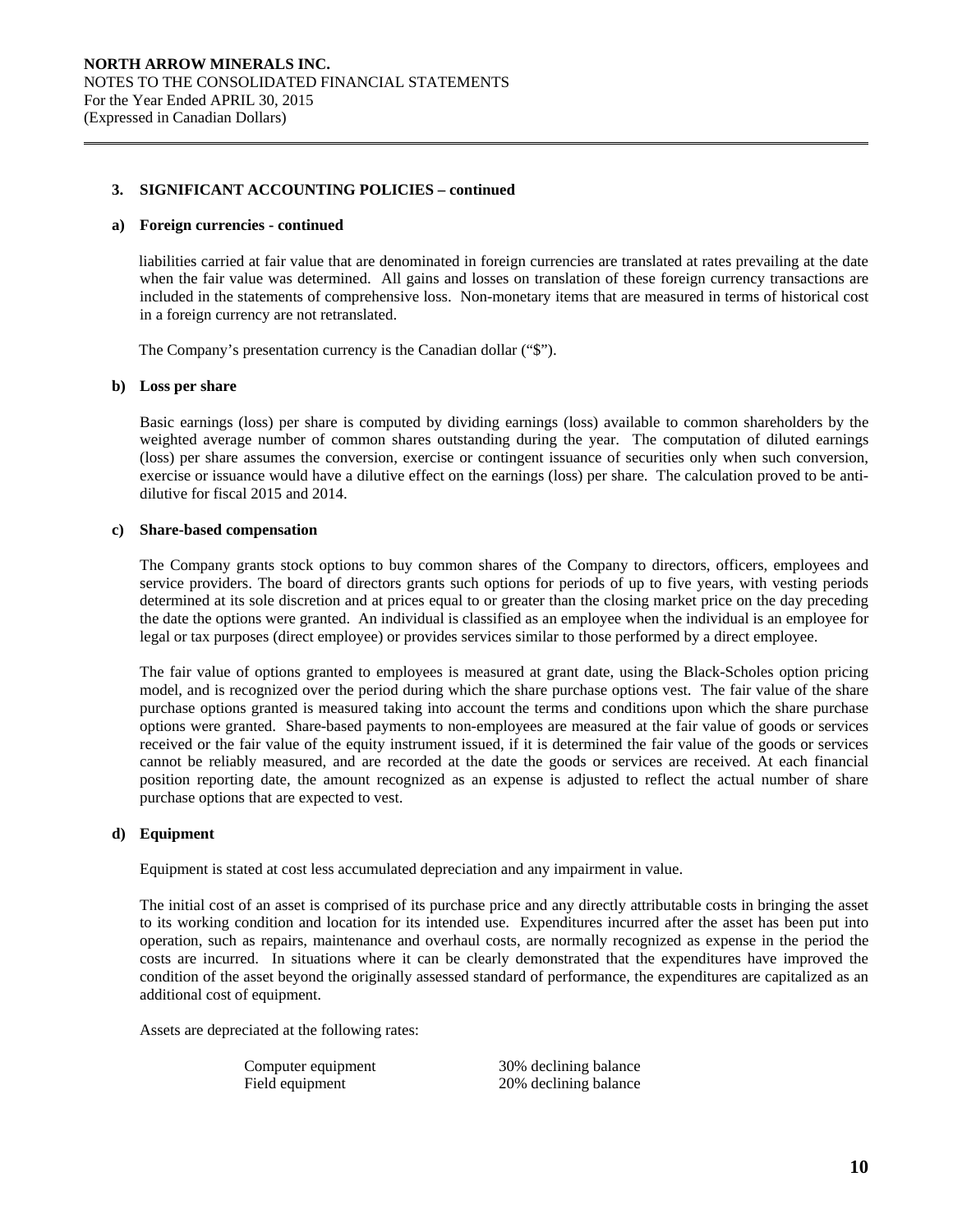#### **d) Equipment - continued**

 $\overline{a}$ 

 The remaining useful lives, residual values and depreciation method are reviewed and adjusted, if appropriate, at financial year-end to ensure that the periods and method of depreciation are consistent with the expected pattern of economic benefits from the items of equipment.

 The carrying values of equipment are reviewed for impairment at the end of each reporting period or when events or changes in circumstances indicate that the carrying value may not be recoverable.

 An item of equipment is derecognized when either it has been disposed or when it is permanently withdrawn from use and no future economic benefits are expected from its use or disposal. Any gains or losses arising on the retirement and disposal of an item of equipment are included in the statement of loss and comprehensive loss in the period of retirement or disposal.

#### **e) Exploration and evaluation assets**

 Costs directly related to the acquisition, exploration and evaluation of mineral properties are capitalized once the legal rights to explore the properties have been obtained. When it is determined that such costs will be recouped through successful development and exploitation, expenditures are transferred to tangible assets and depreciated over the expected productive life of the asset. Costs for a producing prospect are amortized on a unit-of-production method based on the estimated life of the ore reserves, while costs for the prospects abandoned are written off.

 Impairment reviews for deferred exploration and evaluation costs are carried out on a project by project basis, with each project representing a single cash generating unit. An impairment review is undertaken at the end of each reporting period or when indicators of impairment arise but typically when one or more of the following circumstances apply:

- Unexpected geological occurrences that render the resource uneconomic;
- Title to the asset is compromised;
- Fluctuations in metal prices that render the project uneconomic;
- Variation in the currency of operations; and
- Threat to political stability in the country of operation.

 From time to time, the Company may acquire or dispose of properties pursuant to the terms of option agreements. Due to the fact that options are exercisable entirely at the discretion of the optionee, the amounts payable or receivable are not recorded. Option payments are recorded as exploration and evaluation assets or recoveries when the payments are made or received.

 The recoverability of the amounts capitalized for the undeveloped resource properties is dependent upon the determination of economically recoverable ore reserves, confirmation of the Company's interest in the underlying mineral claims, the ability to farm out its resource properties, the ability to obtain the necessary financing to complete their development and future profitable production or proceeds from the disposition thereof.

 Title to resource properties involves certain inherent risks due to the difficulties of determining the validity of certain claims as well as the potential for problems arising from the frequently ambiguous conveyancing history characteristic of many resource properties. The Company has investigated title to all of its resource properties and, to the best of its knowledge, title to all of its properties are in good standing.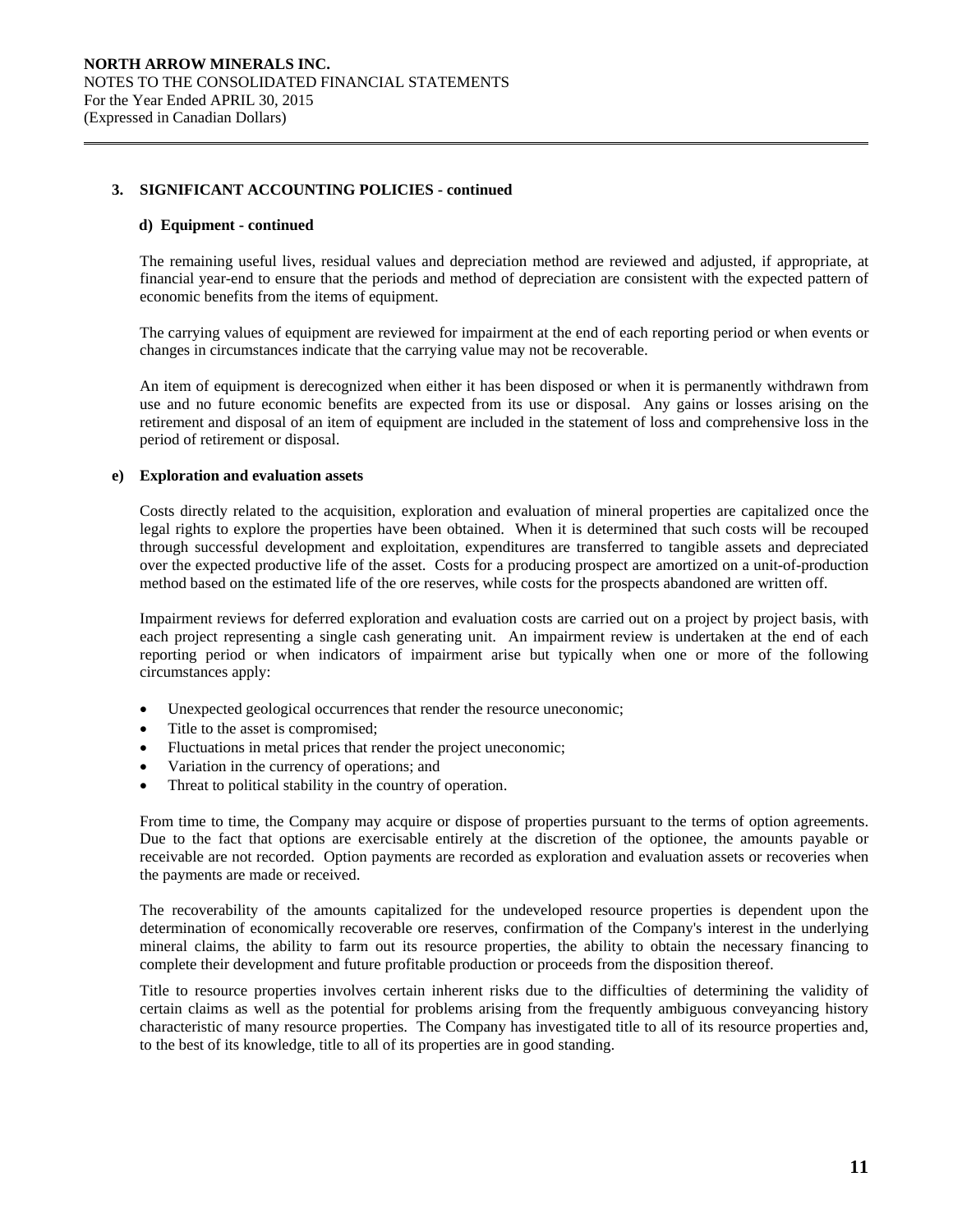#### **f) Impairment**

 $\overline{a}$ 

 At the end of each reporting period the carrying amounts of the Company's assets are reviewed to determine whether there is any indication that those assets are impaired. If any such indication exists, the recoverable amount of the asset is estimated in order to determine the extent of the impairment, if any. The recoverable amount is the higher of fair value less costs to sell and value in use. Fair value is determined as the amount that would be obtained from the sale of the asset in an arm's length transaction between knowledgeable and willing parties. In assessing value in use, the estimated future cash flows are discounted to their present value using a pre-tax discount rate that reflects current market assessments of the time value of money and the risks specific to the asset. If the recoverable amount of an asset is estimated to be less than its carrying amount, the carrying amount of the asset is reduced to its recoverable amount and the impairment loss is recognized in the statement of loss for the period. For an asset that does not generate independent cash inflows, the recoverable amount is determined for the cash generating unit to which the asset belongs.

 Where an impairment loss subsequently reverses, the carrying amount of the asset (or cash generating unit) is increased to the revised estimate of its recoverable amount, but to an amount that does not exceed the carrying amount that would have been determined had no impairment loss been recognized for the asset (or cash generating unit) in prior years. A reversal of an impairment loss is recognized immediately in profit or loss.

#### **g) Marketable securities**

Marketable securities are measured at fair value and consist of shares listed on the TSX Venture Exchange.

#### **h) Financial instruments**

#### **Financial assets**

Financial assets are classified into one of the following categories:

- fair value through profit or loss ("FVTPL");
- available for sale ("AFS");
- held-to-maturity ("HTM"); and,
- loans and receivables.

The classification is determined at initial recognition and depends on the nature and purpose of the financial asset.

(i) FVTPL financial assets

Financial assets are classified as FVTPL when the financial asset is held for trading or it is designated as FVTPL.

A financial asset is classified as held for trading if:

- it has been acquired principally for the purpose of selling in the near future;
- it is a part of an identified portfolio of financial asset that the Company manages and has an actual pattern of short-term profit-taking; or
- it is a derivative that is not designated and effective as a hedging instrument.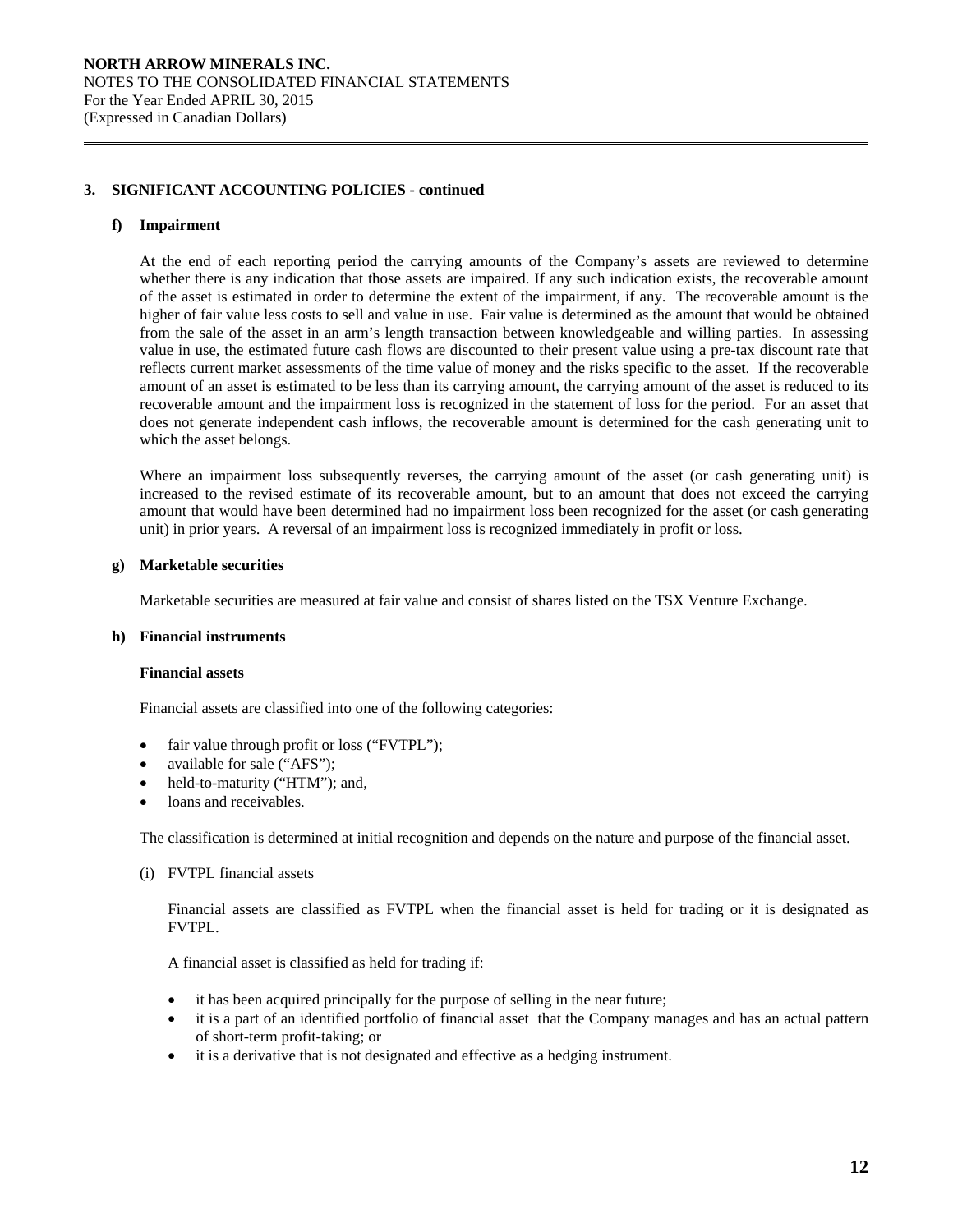#### **h) Financial instruments - continued**

#### **Financial assets- continued**

 $\overline{a}$ 

 Financial assets classified as FVTPL are stated at fair value with any resultant gain or loss recognized in profit or loss. The net gain or loss recognized incorporates any dividend or interest earned on the financial asset.

The Company has classified cash as FVTPL.

(ii) AFS financial assets

 Investments held by the Company that are classified as AFS are stated at fair value. Gains and losses arising from changes in fair value are recognized directly in accumulated other comprehensive income. Interest calculated using the effective interest method and foreign exchange gains and losses on monetary assets, are recognized directly in profit or loss rather than equity. When an investment is disposed of or is determined to be impaired, the cumulative gain or loss previously recognized in accumulated other comprehensive income is included in the statement of loss for the period.

 The fair value of AFS monetary assets denominated in a foreign currency is translated at the spot rate at the statement of financial position date. The change in fair value attributable to translation differences due to a change in amortized cost of the asset is recognized in profit or loss, while all other changes are recognized in equity.

The Company has classified marketable securities as AFS financial assets.

(iii) HTM investments

 HTM investments are recognized on a trade-date basis and are initially measured at fair value, including transaction costs.

(iv) Loans and receivables

 Trade receivables, loans, and other receivables that have fixed or determinable payments that are not quoted in an active market are classified as loans and receivables.

 Loans and receivables are initially recognized at the transaction value and subsequently carried at amortized cost less impairment losses. The impairment loss of receivables is based on a review of all outstanding amounts at year end. Bad debts are written off during the year in which they are identified. Interest income is recognized by applying the effective interest rate, except for short-term receivables when the recognition of interest would be immaterial.

The Company has classified receivables as loans and receivables.

(v) Effective interest method

 The effective interest method calculates the amortized cost of a financial asset and allocates interest income over the corresponding period. The effective interest rate is the rate that discounts estimated future cash receipts over the expected life of the financial instrument, or, where appropriate, a shorter period.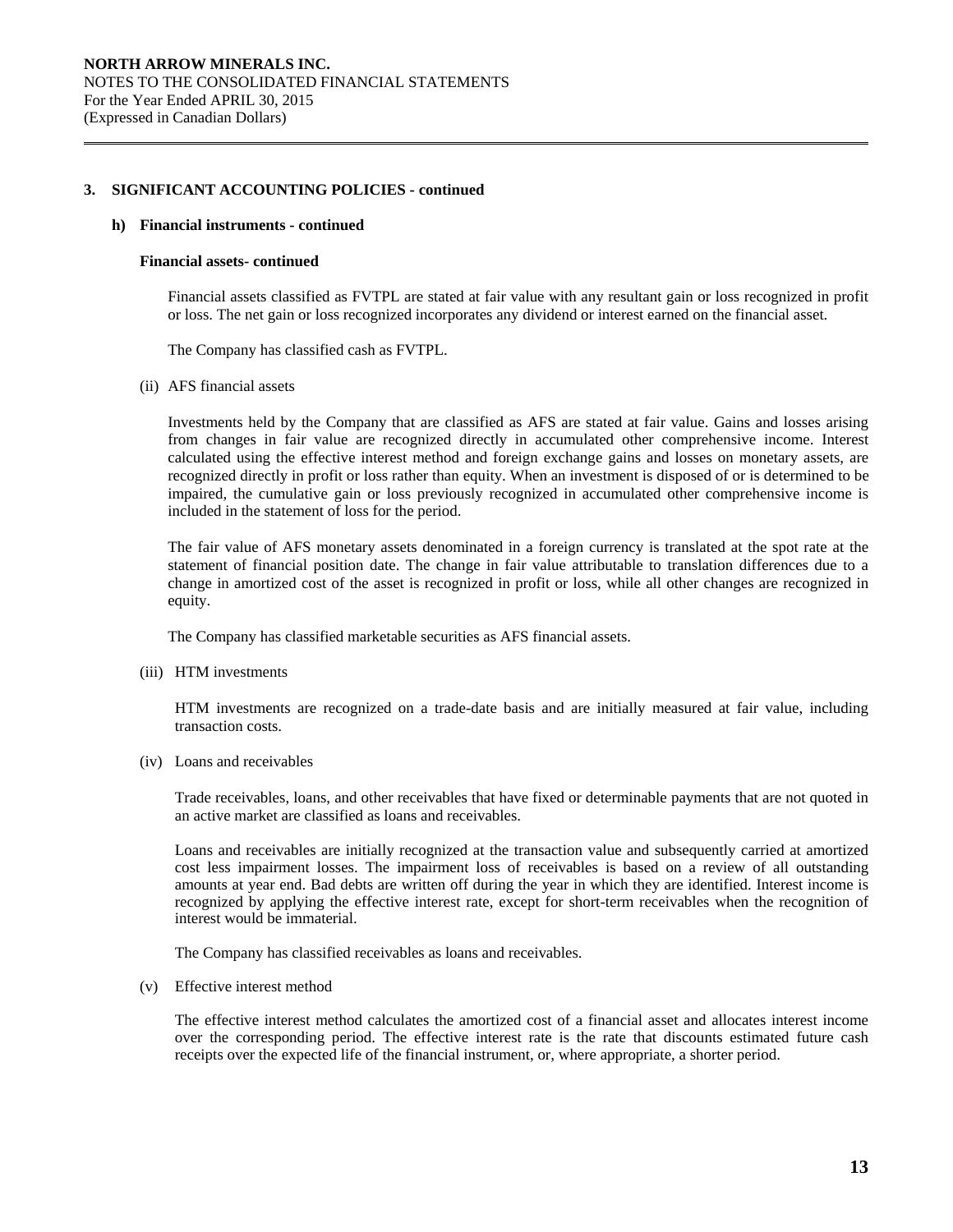#### **h) Financial instruments - continued**

 $\overline{a}$ 

#### **Financial assets - continued**

(vi) Impairment of financial assets

 Financial assets, other than those at FVTPL, are assessed for indicators of impairment at each period end. Financial instruments are impaired when there is objective evidence that, as a result of one or more events that occurred after the initial recognition of the financial instrument, the estimated future cash flows of the investment have been impacted. Objective evidence of impairment could include the following:

- significant financial difficulty of the issuer or counterparty;
- default or delinquency in interest or principal payments; or
- it has become probable that the borrower will enter bankruptcy or financial reorganization.

For financial instruments carried at amortized cost, the amount of the impairment is the difference between the asset's carrying amount and the present value of the estimated future cash flows, discounted at the financial instrument's original effective interest rate.

The carrying amount of all financial instruments, excluding trade receivables, is directly reduced by the impairment loss. The carrying amount of trade receivables is reduced through the use of an allowance account. Changes in the carrying amount of the allowance account are recognized in profit or loss.

With the exception of AFS equity instruments, if, in a subsequent period, the amount of the impairment loss decreases and the decrease relates to an event occurring after the impairment was recognized, the previously recognized impairment loss is reversed through profit or loss. On the date of impairment reversal, the carrying amount of the financial instrument cannot exceed its amortized cost had impairment not been recognized.

(vii) Derecognition of financial assets

A financial instrument is derecognized when:

- the contractual right to the asset's cash flows expire; or
- if the Company transfers the financial instrument and all risks and rewards of ownership to another entity.

#### **Financial liabilities**

Financial liabilities are classified into one of the following categories:

- fair value through profit or loss ("FVTPL"); or
- other financial liabilities.

The classification is determined at initial recognition and depends on the nature and purpose of the financial liability.

(i) FVTPL financial liabilities

 This category comprises derivatives, or liabilities acquired or incurred principally for the purpose of selling or repurchasing it in the near term. They are carried in the statements of financial position at fair value with changes in fair value recognized in the statement of loss and comprehensive loss.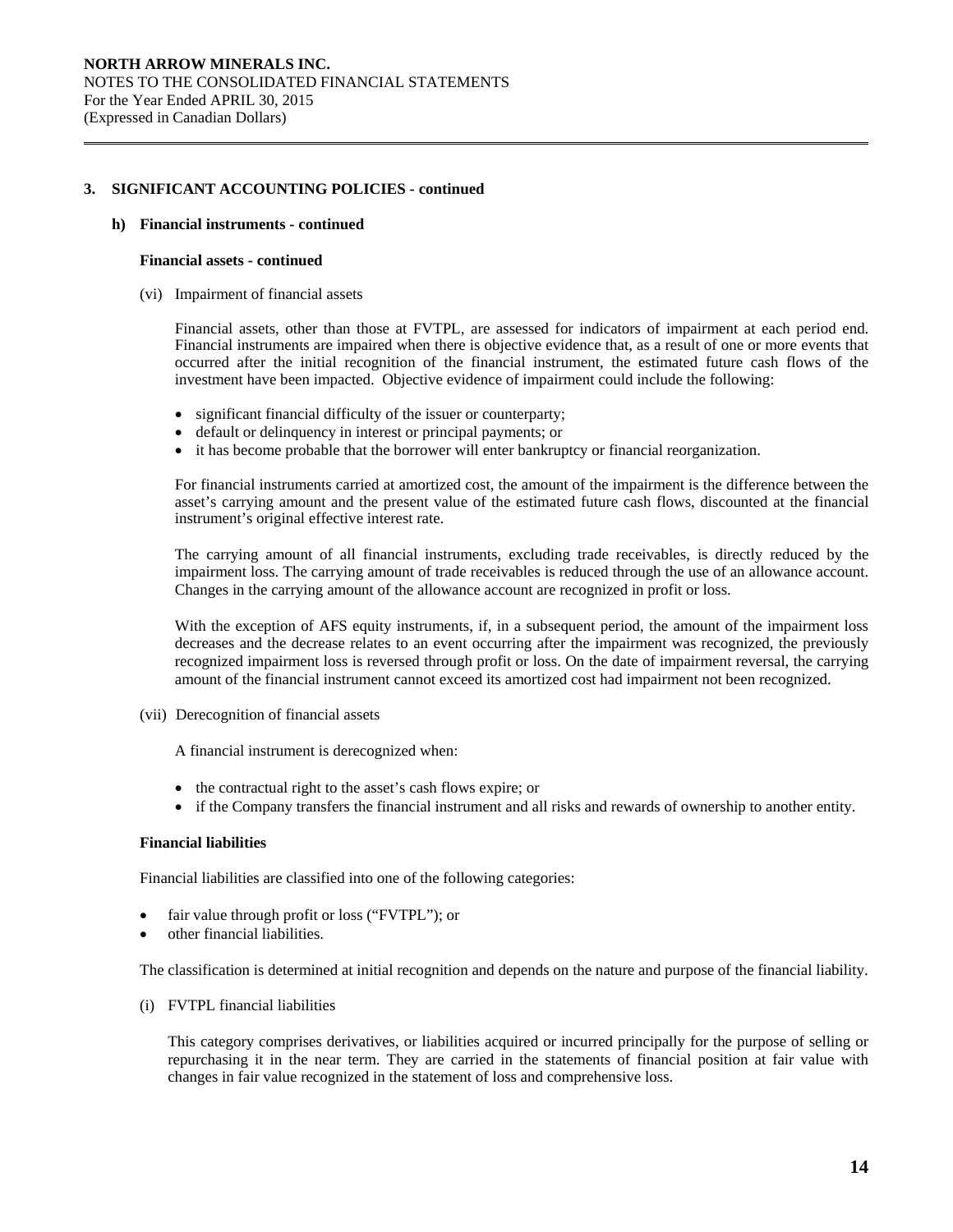#### **h) Financial instruments - continued**

 $\overline{a}$ 

#### **Financial liabilities - continued**

(ii) Other financial liabilities

 This category includes amounts due to related parties and accounts payable and accrued liabilities. These are initially measured at fair value, net of transaction costs, and are subsequently measured at amortized cost using the effective interest method, with interest expense recognized on an effective yield basis.

 The Company has classified accounts payable and accrued liabilities and due to related parties as other financial liabilities.

#### (iii) Effective interest method

 The effective interest method calculates the amortized cost of a financial liability and allocates interest expense over the corresponding period. The effective interest rate is the rate that discounts estimated future cash receipts over the expected life of the financial liability, or, where appropriate, a shorter period.

 Income is recognized on an effective interest basis for debt instruments other than those financial instruments classified as FVTPL.

#### (iv) Derecognition of financial liabilities

Financial liabilities are derecognized when the Company's obligations are discharged, cancelled or they expire.

#### **i) Income taxes**

 Income tax expense consists of current and deferred tax expense. Income tax expense is recognized in the statements of loss and comprehensive loss.

 Current tax expense is the expected tax payable on the taxable income for the year, using tax rates enacted or substantively enacted at period end, adjusted for amendments to tax payable with regards to previous years.

 Deferred tax assets and liabilities are recognized for future tax consequences attributable to differences between the financial statement carrying amounts of existing assets and liabilities and their respective tax bases. Deferred tax assets and liabilities are measured using the enacted or substantively enacted tax rates expected to apply when the asset is realized or the liability settled.

 The effect on tax assets and liabilities of a change in tax rates is recognized in income in the period that substantive enactment occurs.

 A deferred tax asset is recognized to the extent that it is probable that future taxable profits will be available against which the asset can be utilized. To the extent that the Company does not consider it probable that a deferred tax asset will be recovered, it will not be recognized.

The following temporary differences do not result in deferred tax assets or liabilities:

- the initial recognition of assets or liabilities that do not affect accounting or taxable profit
- goodwill
- differences relating to investment in subsidiaries to the extent that they will probably not reverse in the foreseeable future.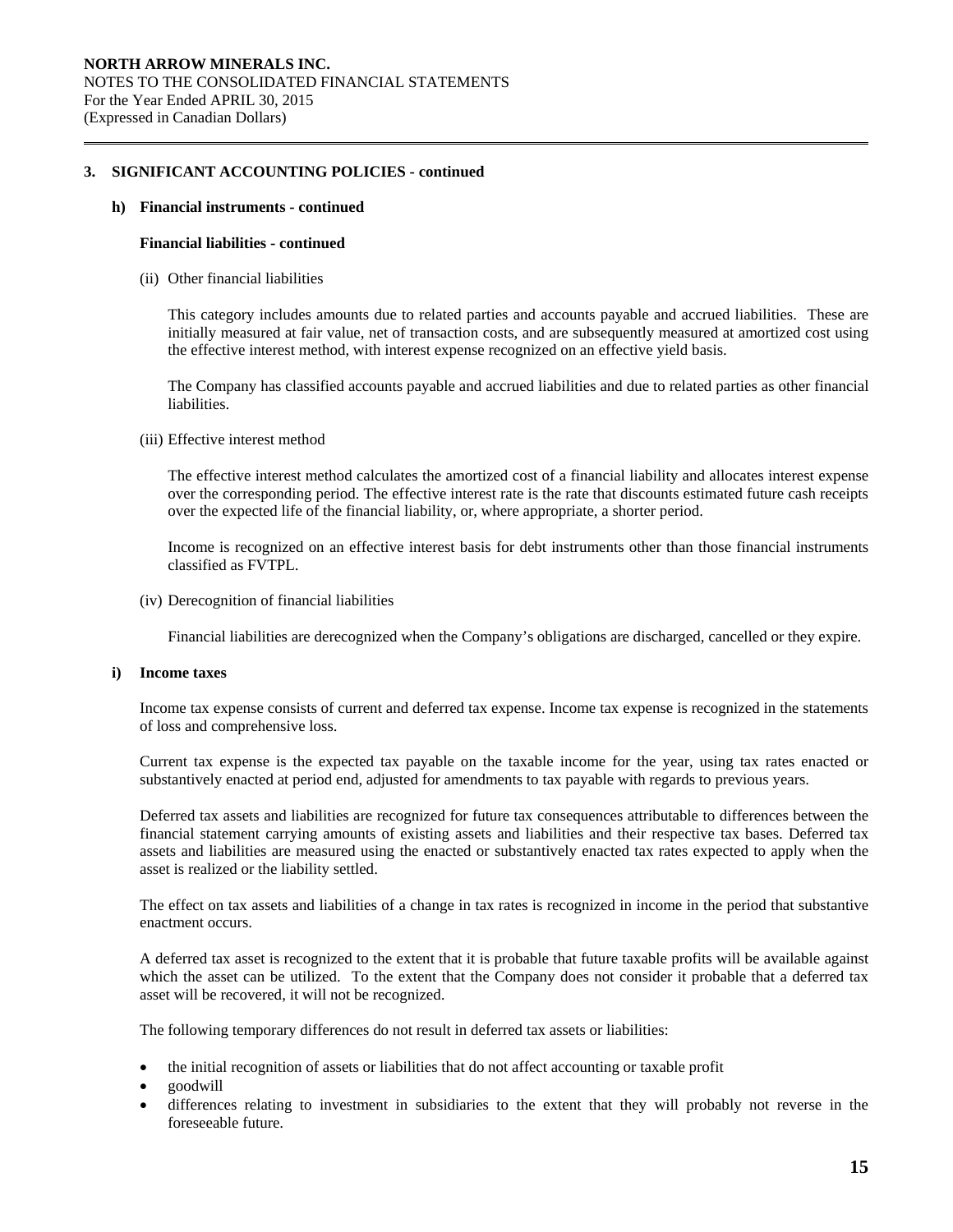#### **i) Income taxes - continued**

 $\overline{a}$ 

 Deferred tax assets and liabilities are offset when there is a legally enforceable right to set off current tax assets against current tax liabilities and when they relate to income taxes levied by the same taxation authority and the Company intends to settle its current tax assets and liabilities on a net basis.

#### **j) Environmental rehabilitation**

 A legal or constructive obligation to incur restoration, rehabilitation and environmental costs arises when environmental disturbance is caused by the exploration or development of a mineral property interest. Such costs arising from the decommissioning of plant and other site preparation work, discounted to their net present value, are provided for and capitalized at the start of each project to the carrying amount of the asset, along with a corresponding liability as soon as the obligation to incur such costs arises. The timing of the actual rehabilitation expenditure is dependent on a number of factors such as the life and nature of the asset, the operating license conditions and, when applicable, the environment in which the mine operates.

 Discount rates using a pre-tax rate that reflect the time value of money are used to calculate the net present value. The rehabilitation asset is depreciated on the same basis as mining assets. The Company's estimates of reclamation costs could change as a result of changes in regulatory requirements and assumptions regarding the amount and timing of the future expenditures. These changes are recorded directly to mining assets with a corresponding entry to the rehabilitation provision. The Company's estimates are reviewed annually for changes in regulatory requirements, effects of inflation and changes in estimates.

 Changes in the net present value, excluding changes in the Company's estimates of reclamation costs, are charged to profit and loss for the period. The costs of rehabilitation projects that were included in the rehabilitation provision are recorded against the provision as incurred.

 The Company has no material restoration, rehabilitation and environmental obligations as the disturbance to date is limited.

# **k) Flow-through shares**

The Company can issue flow-through shares to finance exploration programs undertaken in Canada. Pursuant to the terms of the flow-through share subscription agreements, these shares transfer the tax deductibility of qualifying mineral expenditures to investors. On issuance, the Company bifurcates the flow-through share into i) a flowthrough share premium liability, equal to the estimated premium, if any, investors pay for the flow-through feature, which is recognized as a liability and ii) share capital. Upon qualifying expenses being incurred, the Company derecognizes the liability and the premium is recognized as other income.

#### **l) New Accounting pronouncements**

The IASB has issued several new standards which have not yet been adopted by the Company. Each of the new standards is effective for annual periods beginning on or after January 1, 2015 with early adoption permitted, except for IFRS 9 which has a tentative effective date of January 1, 2018 and is summarized below.

IFRS 9 - Financial Instruments – classification and measurement

This is the first part of a new standard on classification and measurement of financial assets that will replace IAS 39, "Financial Instruments: Recognition and Measurement". IFRS 9 has two measurement categories: amortized cost and fair value. All equity instruments are measured at fair value. A debt instrument is recorded at amortized cost only if the entity is holding it to collect contractual cash flows and the cash flows represent principal and interest. Otherwise it is measured at fair value with changes in fair value through profit or loss. In addition, this new standard has been updated to include guidance on financial liabilities and derecognition of financial instruments. The extent of the impact of adoption of IFRS 9 has not yet been determined.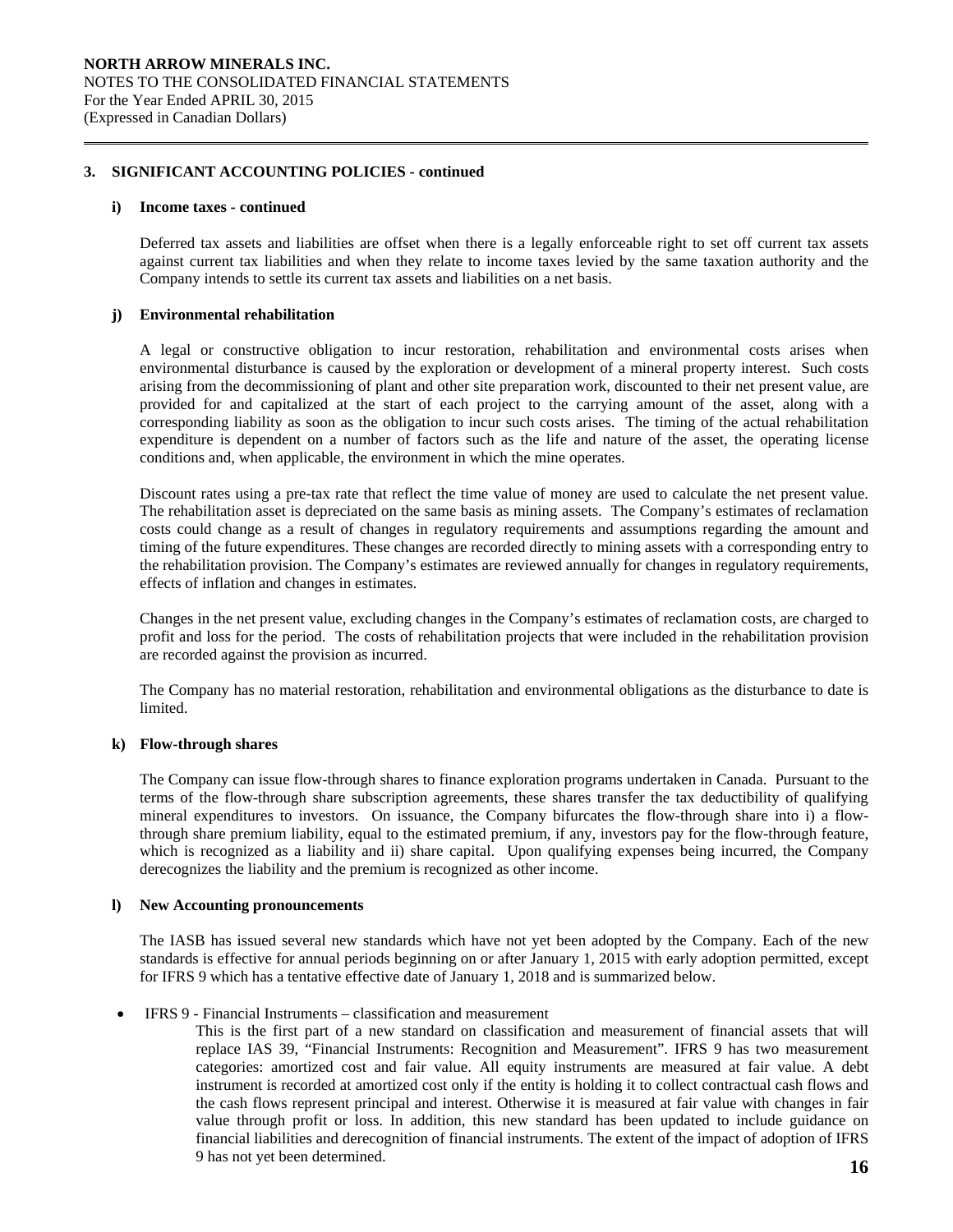# **4. FINANCIAL INSTRUMENTS AND RISK MANAGEMENT**

Financial instruments measured at fair value are classified into one of three levels in the fair value hierarchy according to the relative reliability of the inputs used to estimate the fair values. The three levels of the fair value hierarchy are:

- Level 1 Unadjusted quoted prices in active markets for identical assets or liabilities;
- Level 2 Inputs other than quoted prices that are observable for the asset or liability either directly or indirectly; and
- Level 3 Inputs that are not based on observable market data.

The Company's financial instruments consist of cash, marketable securities, receivables, accounts payable and accrued liabilities and due to related parties. Cash is carried at fair value using a level 1 fair value measurement. The carrying value of receivables, accounts payable and accrued liabilities and due to related parties approximate their fair values due to their immediate or short-term maturity. Marketable securities are recorded at fair value based on the quoted market prices in active markets at the balance sheet date, which is consistent with level 1 of the fair value hierarchy**.** 

The Company is exposed to a variety of financial risks by virtue of its activities, including credit risk, interest rate risk, liquidity risks, foreign currency risk, and equity market risk. The Company's objective with respect to risk management is to minimize potential adverse effects on the Company's financial performance. The Board of Directors provides direction and guidance to management with respect to risk management. Management is responsible for establishing controls and procedures to ensure that financial risks are mitigated to acceptable levels.

#### Credit risk

 $\overline{a}$ 

Credit risk is the risk of financial loss to the Company if a counter-party to a financial instrument fails to meet its contractual obligations. The Company manages credit risk by investing its excess cash in short-term investments with investment grade ratings, issued by a Canadian chartered bank. The Company's receivables consist primarily of sales tax receivables due from the federal government and receivables from companies with which the Company has exploration agreements or options. The maximum exposure to credit risk at the reporting date is the carrying value of the Company's receivables and cash.

#### Interest rate risk

Interest rate risk is the risk that the fair value or future cash flows of a financial instrument will fluctuate because of changes in market interest rates. Financial assets and liabilities with variable interest rates expose the Company to interest rate risk with respect to its cash flow. It is management's opinion that the Company is not exposed to significant interest rate risk.

#### Liquidity risk

Liquidity risk is the risk that the Company will not be able to meet its obligations as they become due. The Company's ability to continue as a going concern is dependent on management's ability to raise the funds required through future equity financings, asset sales or exploration option agreements, or a combination thereof. The Company has no regular cash flow from its operating activities. The Company manages its liquidity risk by forecasting cash flow requirements for its planned exploration and corporate activities and anticipating investing and financing activities. Management and the Board of Directors are actively involved in the review, planning and approval of annual budgets and significant expenditures and commitments. Failure to realize additional funding could cast significant doubt on the Company's ability to continue as a going concern. As at April 30, 2015, the Company had cash of \$2,102,920 (2014 - \$9,396,969) available to settle current liabilities of \$278,449 (2014 - \$381,512).

#### Foreign currency risk

 The Company's activities are within Canada and accordingly the Company is not subject to significant foreign currency risk.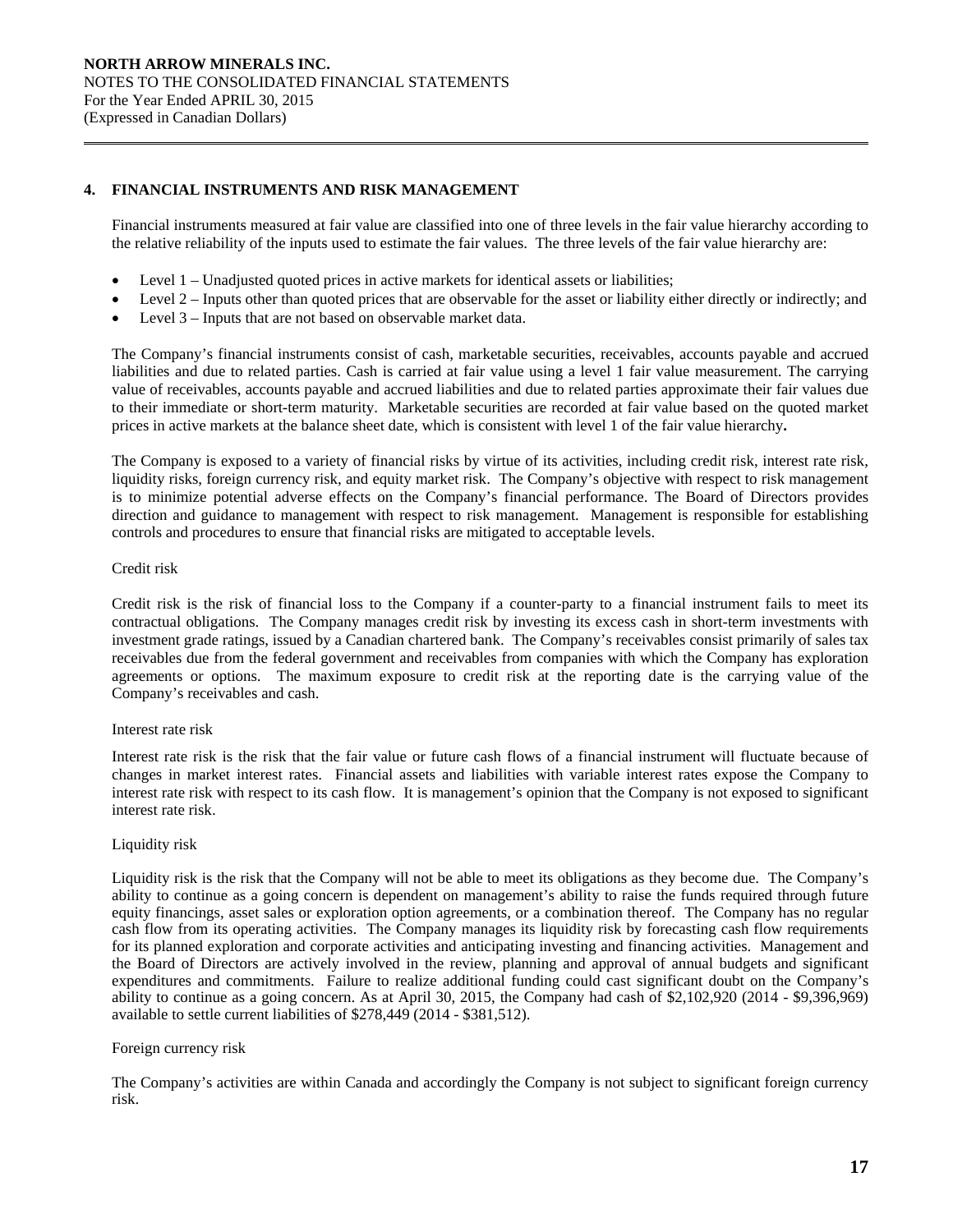# **4. FINANCIAL INSTRUMENTS AND RISK MANAGEMENT - continued**

# Equity market risk

 $\overline{a}$ 

The Company is exposed to equity price risk arising from its marketable securities, which are classified as available-forsale. The Company plans to sell its marketable securities as market conditions permit, or as is required to finance the Company's operations from time-to-time.

# **5. RECEIVABLES**

|                                                    | April 30, 2015           | April 30, 2014  |
|----------------------------------------------------|--------------------------|-----------------|
| HST/GST receivables<br>Trade and other receivables | 99.933<br>$\blacksquare$ | 45,714<br>6,758 |
|                                                    | 99.933                   | 52,472          |

# **6. MARKETABLE SECURITIES**

 During the year ended April 30, 2012, the Company received 15,000 (75,000 pre-consolidation) common shares of Adamera Minerals Corp., a TSX-V listed company in exchange for certain exploration data.

|                                                     |              | April 0, 2015             |                                |        | April 30, 2014     |                         |
|-----------------------------------------------------|--------------|---------------------------|--------------------------------|--------|--------------------|-------------------------|
|                                                     | <b>Cost</b>  | <b>Unrealized</b><br>Loss | Fair<br><b>Market</b><br>Value | Cost   | Unrealized<br>Loss | Fair<br>Market<br>Value |
| of<br>Adamera<br>Common<br>shares<br>Minerals Corp. | 15,488<br>\$ | \$(14,888)                | \$600                          | 15.488 | \$(14,213)         | \$1,275                 |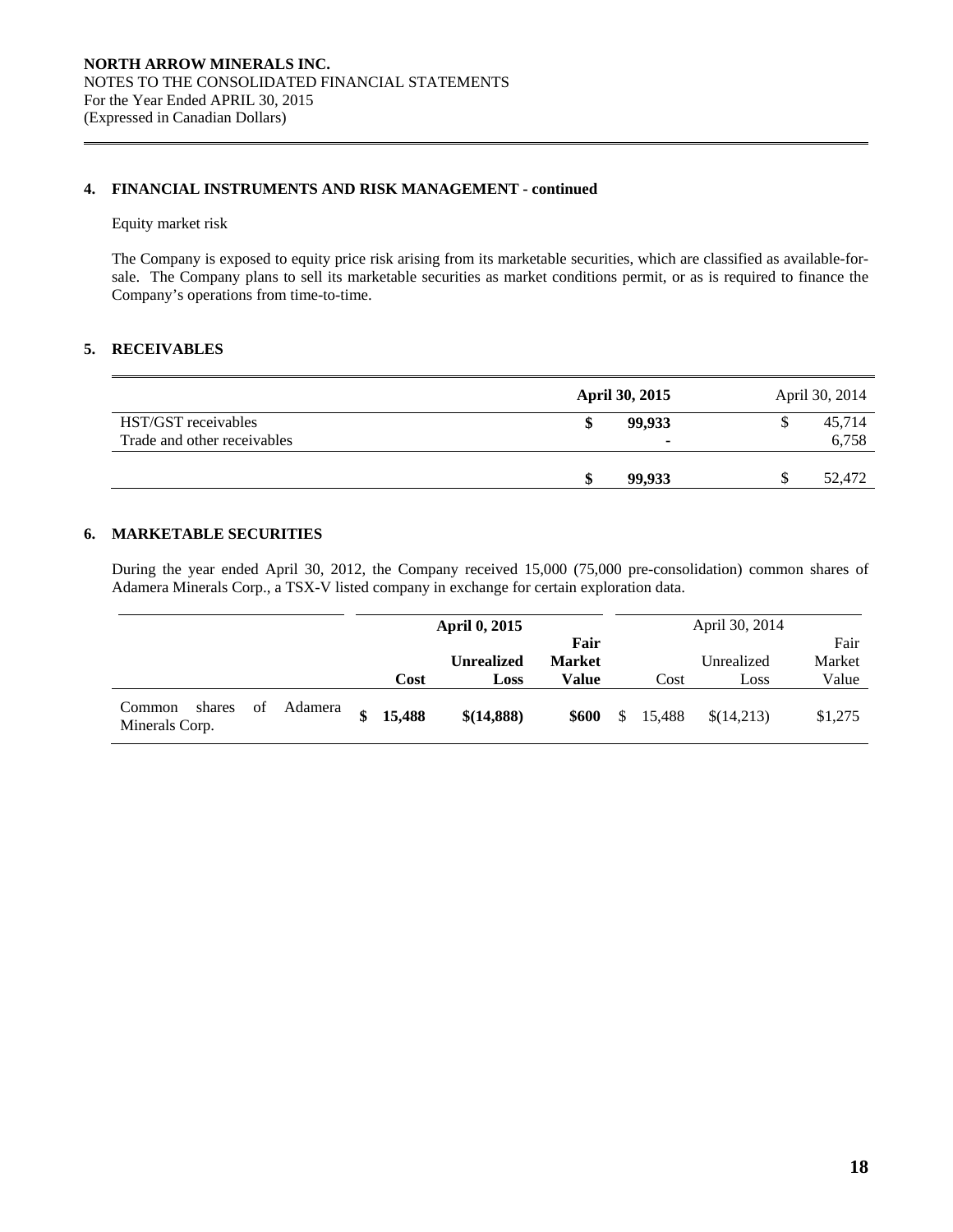# **7. EQUIPMENT**

 $\overline{a}$ 

|                                 | <b>Office and computer</b> | <b>Field</b>                   |              |  |
|---------------------------------|----------------------------|--------------------------------|--------------|--|
|                                 | equipment                  | equipment                      | <b>Total</b> |  |
|                                 |                            |                                |              |  |
| Cost                            |                            |                                |              |  |
| Balance, April 30, 2013         | \$6,474                    | $\mathbb{S}$<br>$\blacksquare$ | \$<br>6,474  |  |
| Additions                       | 1,086                      | 93,775                         | 94,861       |  |
| Balance, April 30, 2014         | 7,560                      | 93,775                         | 101,335      |  |
| <b>Additions</b>                | 9,705                      |                                | 9,705        |  |
| Balance, April 30, 2015         | \$17,265                   | \$93,775                       | \$111,040    |  |
|                                 |                            |                                |              |  |
|                                 |                            |                                |              |  |
| <b>Accumulated Amortization</b> |                            |                                |              |  |
| Balance, April 30, 2013         | \$5,782                    | \$                             | \$<br>5,782  |  |
| Additions                       | 856                        |                                | 856          |  |
| Balance, April 30, 2014         | 6,638                      |                                | 6,638        |  |
| <b>Additions</b>                | 1,641                      | 9,377                          | 11,018       |  |
| Balance, April 30, 2015         | \$8,279                    | \$<br>9,377                    | \$17,656     |  |
|                                 |                            |                                |              |  |
|                                 |                            |                                |              |  |
| <b>Carrying amounts</b>         |                            |                                |              |  |
| April 30, 2014                  | \$<br>922                  | \$93,775                       | \$94,697     |  |
| April 30, 2015                  | \$8,986                    | \$84,398                       | \$93,384     |  |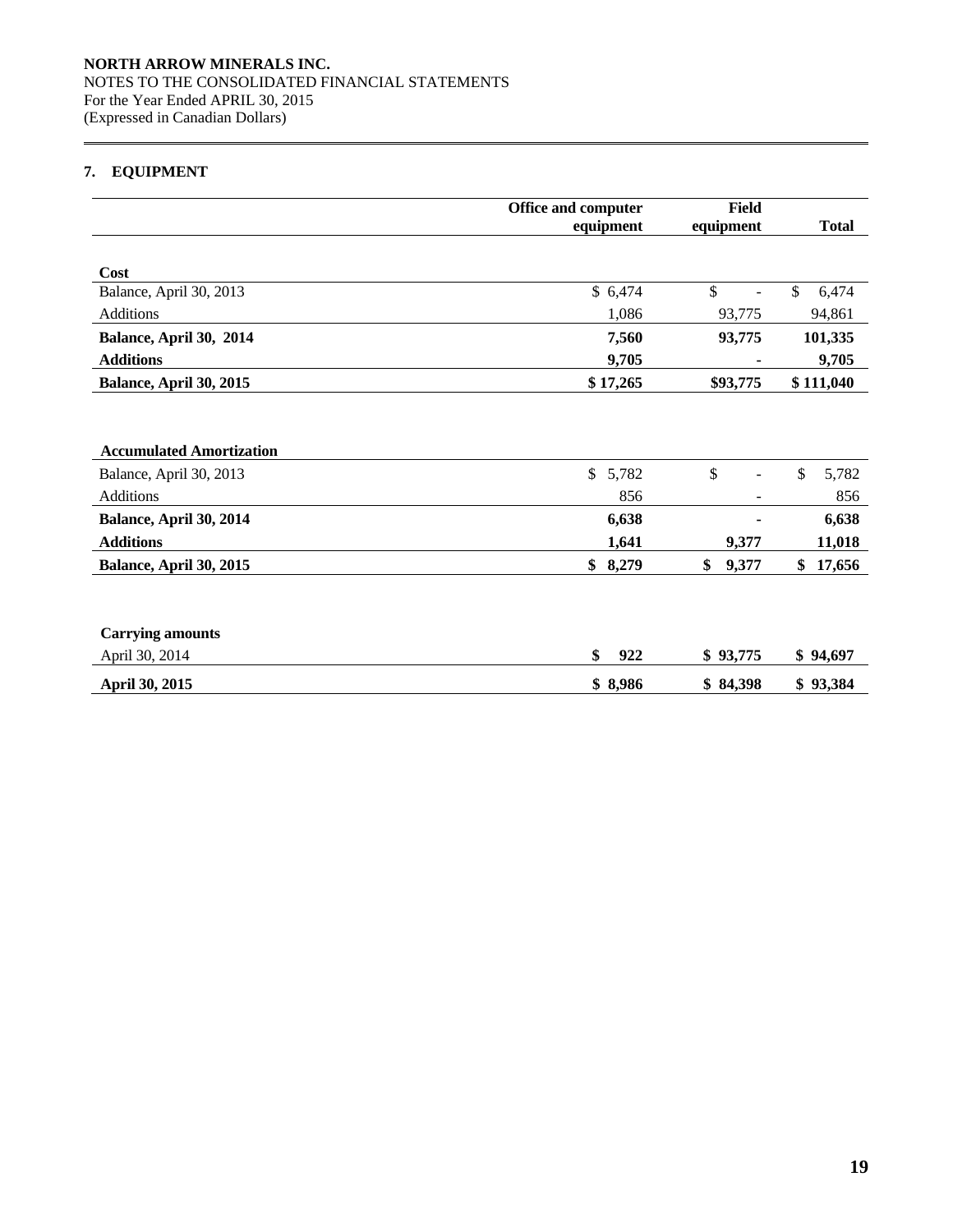#### **April 30, 2014 Expended During the Year Write-offs During the Year April 30, 2015 Diamond Properties**  Lac de Gras, Canada Exploration costs \$ 235,404 \$  $$ 235,404$  \$  $$ 235,404$  Acquisition and tenure costs 277,918 **-** - **277,918**  Geological, data collection and assays 153,559 **- 153,559 153,559 153,559** Office and salaries **134,040 - 134,040 - 134,040 800,921 - 800,921** Pikoo, Canada Exploration costs 302,574 **615,913** - **918,487** <br>Drilling 602.315 774.271 - **1.376.586**  Drilling 602,315 **774,271** - **1,376,586**  Acquisition and tenure costs 7,453 **6,051** - **13,504**  Geological, data collection and assays 72,852 **788,050** - **860,902**  Office and salaries 120,144 **263,185** - **383,329**  Contribution from joint-venture partner **and the contribution** of the contribution from joint-venture partner **and the contribution** of the contribution from joint-venture partner **and the contribution** of the contribution 1,105,338 **1,989,706** - **3,095,044**  Timiskaming, Canada Exploration costs **4,638 - <b>4,638 - 1,638 - 1,638 - 1,638 - 1,638 - 1,638 - 1,638 - 1,638 - 1,638**  Drilling 94,389 **-** - **94,389**  Acquisition and tenure costs 326,757 **-** *326,757* - **326,757 -** *326,757* **<b>-** *326,757* **-** *326,757* **-** *68,751* **-** *68,751* **-** *68,751*  Geological, data collection and assays 19,560 **49,191** - **68,751**  Office and salaries 6,542 **7,860** - **14,402**  Contribution from joint-venture partner **(11,908)** - **(11,908)**  451,886 **45,143** - **497,029**  Qilalugaq, Canada Exploration costs 87,641 **203,389** - **291,030**  Acquisition and tenure costs 24,623 **46,840** - **71,463**  Geological, data collection and assays 84,069 **3,059,102** - **3,143,171**  Office and salaries 41,058 **183,763** - **224,821**  237,391 **3,493,094** - **3,730,485**  Luxx, Canada Exploration costs 38,370 **2,433** - **40,803**<br>Acquisition and tenure costs 135,028 **1.140** - **136.168** Acquisition and tenure costs<br>
Geological, data collection and assays<br> **135,028 1,140 17,110 17,110 17,110 17,110 17,110** Geological, data collection and assays 104,191 **17,110 17,110**  Office and salaries 26,824 **11,135** - **37,959**  304,413 **31,818** - **336,231**  Mel, Canada Exploration costs 7,961 **2,244** - **10,205**  Acquisition and tenure costs 126,772 **1,700** - **128,472**  Geological, data collection and assays 126,012 **57,325** - **183,337**  Office and salaries **13,000 <b>13,140 5,544 18,684**  273,885 **66,813** - **340,698**  Redemption, Canada Exploration costs 3,879 **425,174** - **429,053**<br>Drilling 124,964 - 124,964 124,964 Drilling - **124,964** - **124,964**  Acquisition and tenure costs 39,651 **15,834** - **55,485**  Geological, data collection and assays 1,031,914 **26,101 26,101 1,058,015** Office and salaries 101,631 **116,476 116,476 116,476 116,476 116,476 116,476 116,476 116,476 116,476 116,476 116,476 116,476 116,476 116,476 116,476 116,476 116,476 116,476 116 116 1** Recoveries **1999 (50,000) 1999 (50,000) 1999 (50,000) 1999 (50,000) 1999 1999 1999 1999 1999 1999 1999 1999 1999 1999 1999 1999 1999 1999 1999 1999 1999 1999 1999 1999**  1,177,075 **658,549** - **1,835,624 TOTAL** \$ 4,350,909 **\$6,285,123** \$ **- \$ 10,636,032**

# **8. EXPLORATION AND EVALUATION ASSETS**

 $\overline{a}$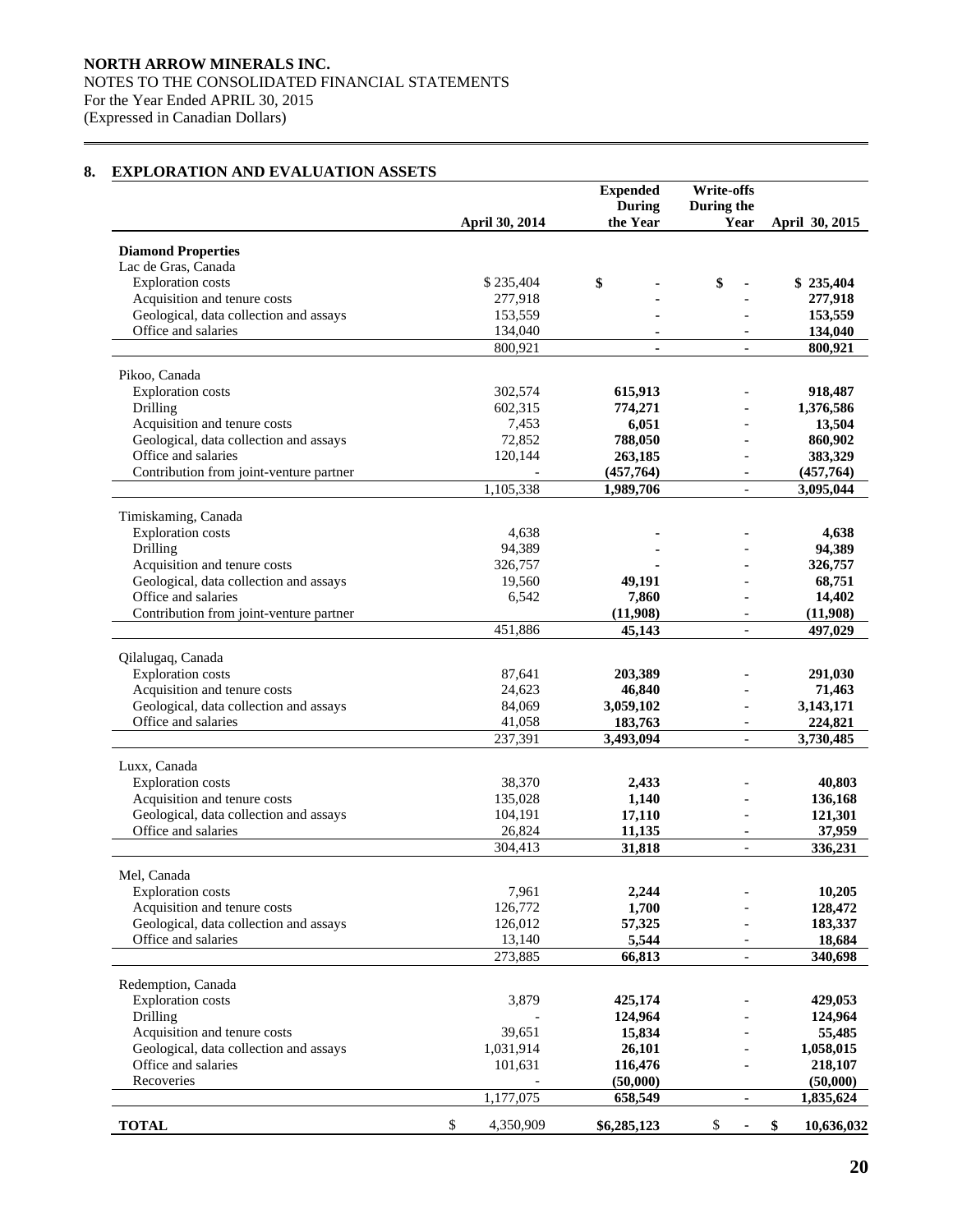$\overline{a}$ 

# **8. EXPLORATION AND EVALUATION ASSETS - continued**

| <b>Gold Properties, Canada</b><br>\$<br><b>Exploration</b> costs<br>\$<br>\$<br>\$<br>24,389<br>(24, 389)<br>Acquisition costs<br>81,044<br>(81,044)<br>Geological, data collection and assays<br>458<br>(458)<br>Office and salaries<br>20,704<br>1,706<br>(22, 410)<br>126,595<br>(128, 301)<br>1,706<br><b>Diamond Properties</b><br>Lac de Gras, Canada<br><b>Exploration costs</b><br>235,404<br>235,404<br>Acquisition and tenure costs<br>277,918<br>277,918<br>Geological, data collection and assays<br>153,489<br>70<br>153,559<br>Office and salaries<br>126,608<br>7,432<br>134,040<br>7,502<br>793,419<br>800,921<br>$\overline{a}$<br>Pikoo, Canada<br><b>Exploration</b> costs<br>6,099<br>296,475<br>302,574<br>Drilling<br>602,315<br>602,315<br>Acquisition and tenure costs<br>6,667<br>786<br>7,453<br>Geological, data collection and assays<br>72,852<br>72,852<br>Office and salaries<br>120,144<br>120,144<br>12,766<br>1,092,572<br>1,105,338<br>$\overline{\phantom{a}}$<br>Timiskaming, Canada<br><b>Exploration costs</b><br>4,606<br>32<br>4,638<br>92,672<br>94,389<br>Drilling<br>1,717<br>Acquisition and tenure costs<br>12,432<br>314,325<br>326,757<br>Geological, data collection and assays<br>19,532<br>28<br>19,560<br>Office and salaries<br>6,542<br>6,542<br>129,242<br>322,644<br>451,886<br>Qilalugaq, Canada<br><b>Exploration</b> costs<br>87,641<br>87,641<br>Acquisition and tenure costs<br>17,957<br>24,623<br>6,666<br>Geological, data collection and assays<br>84,069<br>84,069<br>Office and salaries<br>41,058<br>41,058<br>$\overline{\phantom{a}}$<br>230,725<br>237,391<br>6,666<br>$\overline{\phantom{a}}$<br>Luxx, Canada<br>38,370<br>38,370<br><b>Exploration</b> costs<br>Acquisition and tenure costs<br>135,028<br>135,028<br>Geological, data collection and assays<br>104,191<br>104,191<br>Office and salaries<br>26,824<br>26,824<br>$\overline{\phantom{a}}$<br>304,413<br>304,413<br>$\qquad \qquad \blacksquare$<br>۰<br>Mel, Canada<br><b>Exploration</b> costs<br>7,961<br>7,961<br>Acquisition and tenure costs<br>126,772<br>126,772<br>Geological, data collection and assays<br>126,012<br>126,012<br>Office and salaries<br>13,140<br>13,140 | April 30, 2013 | Expended<br>During<br>the Year | Write-offs<br>During the<br>Year | April 30, 2014 |
|------------------------------------------------------------------------------------------------------------------------------------------------------------------------------------------------------------------------------------------------------------------------------------------------------------------------------------------------------------------------------------------------------------------------------------------------------------------------------------------------------------------------------------------------------------------------------------------------------------------------------------------------------------------------------------------------------------------------------------------------------------------------------------------------------------------------------------------------------------------------------------------------------------------------------------------------------------------------------------------------------------------------------------------------------------------------------------------------------------------------------------------------------------------------------------------------------------------------------------------------------------------------------------------------------------------------------------------------------------------------------------------------------------------------------------------------------------------------------------------------------------------------------------------------------------------------------------------------------------------------------------------------------------------------------------------------------------------------------------------------------------------------------------------------------------------------------------------------------------------------------------------------------------------------------------------------------------------------------------------------------------------------------------------------------------------------------------------------------------------------------------------------------------------------------------------------------------------------------|----------------|--------------------------------|----------------------------------|----------------|
|                                                                                                                                                                                                                                                                                                                                                                                                                                                                                                                                                                                                                                                                                                                                                                                                                                                                                                                                                                                                                                                                                                                                                                                                                                                                                                                                                                                                                                                                                                                                                                                                                                                                                                                                                                                                                                                                                                                                                                                                                                                                                                                                                                                                                              |                |                                |                                  |                |
|                                                                                                                                                                                                                                                                                                                                                                                                                                                                                                                                                                                                                                                                                                                                                                                                                                                                                                                                                                                                                                                                                                                                                                                                                                                                                                                                                                                                                                                                                                                                                                                                                                                                                                                                                                                                                                                                                                                                                                                                                                                                                                                                                                                                                              |                |                                |                                  |                |
|                                                                                                                                                                                                                                                                                                                                                                                                                                                                                                                                                                                                                                                                                                                                                                                                                                                                                                                                                                                                                                                                                                                                                                                                                                                                                                                                                                                                                                                                                                                                                                                                                                                                                                                                                                                                                                                                                                                                                                                                                                                                                                                                                                                                                              |                |                                |                                  |                |
|                                                                                                                                                                                                                                                                                                                                                                                                                                                                                                                                                                                                                                                                                                                                                                                                                                                                                                                                                                                                                                                                                                                                                                                                                                                                                                                                                                                                                                                                                                                                                                                                                                                                                                                                                                                                                                                                                                                                                                                                                                                                                                                                                                                                                              |                |                                |                                  |                |
|                                                                                                                                                                                                                                                                                                                                                                                                                                                                                                                                                                                                                                                                                                                                                                                                                                                                                                                                                                                                                                                                                                                                                                                                                                                                                                                                                                                                                                                                                                                                                                                                                                                                                                                                                                                                                                                                                                                                                                                                                                                                                                                                                                                                                              |                |                                |                                  |                |
|                                                                                                                                                                                                                                                                                                                                                                                                                                                                                                                                                                                                                                                                                                                                                                                                                                                                                                                                                                                                                                                                                                                                                                                                                                                                                                                                                                                                                                                                                                                                                                                                                                                                                                                                                                                                                                                                                                                                                                                                                                                                                                                                                                                                                              |                |                                |                                  |                |
|                                                                                                                                                                                                                                                                                                                                                                                                                                                                                                                                                                                                                                                                                                                                                                                                                                                                                                                                                                                                                                                                                                                                                                                                                                                                                                                                                                                                                                                                                                                                                                                                                                                                                                                                                                                                                                                                                                                                                                                                                                                                                                                                                                                                                              |                |                                |                                  |                |
|                                                                                                                                                                                                                                                                                                                                                                                                                                                                                                                                                                                                                                                                                                                                                                                                                                                                                                                                                                                                                                                                                                                                                                                                                                                                                                                                                                                                                                                                                                                                                                                                                                                                                                                                                                                                                                                                                                                                                                                                                                                                                                                                                                                                                              |                |                                |                                  |                |
|                                                                                                                                                                                                                                                                                                                                                                                                                                                                                                                                                                                                                                                                                                                                                                                                                                                                                                                                                                                                                                                                                                                                                                                                                                                                                                                                                                                                                                                                                                                                                                                                                                                                                                                                                                                                                                                                                                                                                                                                                                                                                                                                                                                                                              |                |                                |                                  |                |
|                                                                                                                                                                                                                                                                                                                                                                                                                                                                                                                                                                                                                                                                                                                                                                                                                                                                                                                                                                                                                                                                                                                                                                                                                                                                                                                                                                                                                                                                                                                                                                                                                                                                                                                                                                                                                                                                                                                                                                                                                                                                                                                                                                                                                              |                |                                |                                  |                |
|                                                                                                                                                                                                                                                                                                                                                                                                                                                                                                                                                                                                                                                                                                                                                                                                                                                                                                                                                                                                                                                                                                                                                                                                                                                                                                                                                                                                                                                                                                                                                                                                                                                                                                                                                                                                                                                                                                                                                                                                                                                                                                                                                                                                                              |                |                                |                                  |                |
|                                                                                                                                                                                                                                                                                                                                                                                                                                                                                                                                                                                                                                                                                                                                                                                                                                                                                                                                                                                                                                                                                                                                                                                                                                                                                                                                                                                                                                                                                                                                                                                                                                                                                                                                                                                                                                                                                                                                                                                                                                                                                                                                                                                                                              |                |                                |                                  |                |
|                                                                                                                                                                                                                                                                                                                                                                                                                                                                                                                                                                                                                                                                                                                                                                                                                                                                                                                                                                                                                                                                                                                                                                                                                                                                                                                                                                                                                                                                                                                                                                                                                                                                                                                                                                                                                                                                                                                                                                                                                                                                                                                                                                                                                              |                |                                |                                  |                |
|                                                                                                                                                                                                                                                                                                                                                                                                                                                                                                                                                                                                                                                                                                                                                                                                                                                                                                                                                                                                                                                                                                                                                                                                                                                                                                                                                                                                                                                                                                                                                                                                                                                                                                                                                                                                                                                                                                                                                                                                                                                                                                                                                                                                                              |                |                                |                                  |                |
|                                                                                                                                                                                                                                                                                                                                                                                                                                                                                                                                                                                                                                                                                                                                                                                                                                                                                                                                                                                                                                                                                                                                                                                                                                                                                                                                                                                                                                                                                                                                                                                                                                                                                                                                                                                                                                                                                                                                                                                                                                                                                                                                                                                                                              |                |                                |                                  |                |
|                                                                                                                                                                                                                                                                                                                                                                                                                                                                                                                                                                                                                                                                                                                                                                                                                                                                                                                                                                                                                                                                                                                                                                                                                                                                                                                                                                                                                                                                                                                                                                                                                                                                                                                                                                                                                                                                                                                                                                                                                                                                                                                                                                                                                              |                |                                |                                  |                |
|                                                                                                                                                                                                                                                                                                                                                                                                                                                                                                                                                                                                                                                                                                                                                                                                                                                                                                                                                                                                                                                                                                                                                                                                                                                                                                                                                                                                                                                                                                                                                                                                                                                                                                                                                                                                                                                                                                                                                                                                                                                                                                                                                                                                                              |                |                                |                                  |                |
|                                                                                                                                                                                                                                                                                                                                                                                                                                                                                                                                                                                                                                                                                                                                                                                                                                                                                                                                                                                                                                                                                                                                                                                                                                                                                                                                                                                                                                                                                                                                                                                                                                                                                                                                                                                                                                                                                                                                                                                                                                                                                                                                                                                                                              |                |                                |                                  |                |
|                                                                                                                                                                                                                                                                                                                                                                                                                                                                                                                                                                                                                                                                                                                                                                                                                                                                                                                                                                                                                                                                                                                                                                                                                                                                                                                                                                                                                                                                                                                                                                                                                                                                                                                                                                                                                                                                                                                                                                                                                                                                                                                                                                                                                              |                |                                |                                  |                |
|                                                                                                                                                                                                                                                                                                                                                                                                                                                                                                                                                                                                                                                                                                                                                                                                                                                                                                                                                                                                                                                                                                                                                                                                                                                                                                                                                                                                                                                                                                                                                                                                                                                                                                                                                                                                                                                                                                                                                                                                                                                                                                                                                                                                                              |                |                                |                                  |                |
|                                                                                                                                                                                                                                                                                                                                                                                                                                                                                                                                                                                                                                                                                                                                                                                                                                                                                                                                                                                                                                                                                                                                                                                                                                                                                                                                                                                                                                                                                                                                                                                                                                                                                                                                                                                                                                                                                                                                                                                                                                                                                                                                                                                                                              |                |                                |                                  |                |
|                                                                                                                                                                                                                                                                                                                                                                                                                                                                                                                                                                                                                                                                                                                                                                                                                                                                                                                                                                                                                                                                                                                                                                                                                                                                                                                                                                                                                                                                                                                                                                                                                                                                                                                                                                                                                                                                                                                                                                                                                                                                                                                                                                                                                              |                |                                |                                  |                |
|                                                                                                                                                                                                                                                                                                                                                                                                                                                                                                                                                                                                                                                                                                                                                                                                                                                                                                                                                                                                                                                                                                                                                                                                                                                                                                                                                                                                                                                                                                                                                                                                                                                                                                                                                                                                                                                                                                                                                                                                                                                                                                                                                                                                                              |                |                                |                                  |                |
|                                                                                                                                                                                                                                                                                                                                                                                                                                                                                                                                                                                                                                                                                                                                                                                                                                                                                                                                                                                                                                                                                                                                                                                                                                                                                                                                                                                                                                                                                                                                                                                                                                                                                                                                                                                                                                                                                                                                                                                                                                                                                                                                                                                                                              |                |                                |                                  |                |
|                                                                                                                                                                                                                                                                                                                                                                                                                                                                                                                                                                                                                                                                                                                                                                                                                                                                                                                                                                                                                                                                                                                                                                                                                                                                                                                                                                                                                                                                                                                                                                                                                                                                                                                                                                                                                                                                                                                                                                                                                                                                                                                                                                                                                              |                |                                |                                  |                |
|                                                                                                                                                                                                                                                                                                                                                                                                                                                                                                                                                                                                                                                                                                                                                                                                                                                                                                                                                                                                                                                                                                                                                                                                                                                                                                                                                                                                                                                                                                                                                                                                                                                                                                                                                                                                                                                                                                                                                                                                                                                                                                                                                                                                                              |                |                                |                                  |                |
|                                                                                                                                                                                                                                                                                                                                                                                                                                                                                                                                                                                                                                                                                                                                                                                                                                                                                                                                                                                                                                                                                                                                                                                                                                                                                                                                                                                                                                                                                                                                                                                                                                                                                                                                                                                                                                                                                                                                                                                                                                                                                                                                                                                                                              |                |                                |                                  |                |
|                                                                                                                                                                                                                                                                                                                                                                                                                                                                                                                                                                                                                                                                                                                                                                                                                                                                                                                                                                                                                                                                                                                                                                                                                                                                                                                                                                                                                                                                                                                                                                                                                                                                                                                                                                                                                                                                                                                                                                                                                                                                                                                                                                                                                              |                |                                |                                  |                |
|                                                                                                                                                                                                                                                                                                                                                                                                                                                                                                                                                                                                                                                                                                                                                                                                                                                                                                                                                                                                                                                                                                                                                                                                                                                                                                                                                                                                                                                                                                                                                                                                                                                                                                                                                                                                                                                                                                                                                                                                                                                                                                                                                                                                                              |                |                                |                                  |                |
|                                                                                                                                                                                                                                                                                                                                                                                                                                                                                                                                                                                                                                                                                                                                                                                                                                                                                                                                                                                                                                                                                                                                                                                                                                                                                                                                                                                                                                                                                                                                                                                                                                                                                                                                                                                                                                                                                                                                                                                                                                                                                                                                                                                                                              |                |                                |                                  |                |
|                                                                                                                                                                                                                                                                                                                                                                                                                                                                                                                                                                                                                                                                                                                                                                                                                                                                                                                                                                                                                                                                                                                                                                                                                                                                                                                                                                                                                                                                                                                                                                                                                                                                                                                                                                                                                                                                                                                                                                                                                                                                                                                                                                                                                              |                |                                |                                  |                |
|                                                                                                                                                                                                                                                                                                                                                                                                                                                                                                                                                                                                                                                                                                                                                                                                                                                                                                                                                                                                                                                                                                                                                                                                                                                                                                                                                                                                                                                                                                                                                                                                                                                                                                                                                                                                                                                                                                                                                                                                                                                                                                                                                                                                                              |                |                                |                                  |                |
|                                                                                                                                                                                                                                                                                                                                                                                                                                                                                                                                                                                                                                                                                                                                                                                                                                                                                                                                                                                                                                                                                                                                                                                                                                                                                                                                                                                                                                                                                                                                                                                                                                                                                                                                                                                                                                                                                                                                                                                                                                                                                                                                                                                                                              |                |                                |                                  |                |
|                                                                                                                                                                                                                                                                                                                                                                                                                                                                                                                                                                                                                                                                                                                                                                                                                                                                                                                                                                                                                                                                                                                                                                                                                                                                                                                                                                                                                                                                                                                                                                                                                                                                                                                                                                                                                                                                                                                                                                                                                                                                                                                                                                                                                              |                |                                |                                  |                |
|                                                                                                                                                                                                                                                                                                                                                                                                                                                                                                                                                                                                                                                                                                                                                                                                                                                                                                                                                                                                                                                                                                                                                                                                                                                                                                                                                                                                                                                                                                                                                                                                                                                                                                                                                                                                                                                                                                                                                                                                                                                                                                                                                                                                                              |                |                                |                                  |                |
|                                                                                                                                                                                                                                                                                                                                                                                                                                                                                                                                                                                                                                                                                                                                                                                                                                                                                                                                                                                                                                                                                                                                                                                                                                                                                                                                                                                                                                                                                                                                                                                                                                                                                                                                                                                                                                                                                                                                                                                                                                                                                                                                                                                                                              |                |                                |                                  |                |
|                                                                                                                                                                                                                                                                                                                                                                                                                                                                                                                                                                                                                                                                                                                                                                                                                                                                                                                                                                                                                                                                                                                                                                                                                                                                                                                                                                                                                                                                                                                                                                                                                                                                                                                                                                                                                                                                                                                                                                                                                                                                                                                                                                                                                              |                |                                |                                  |                |
|                                                                                                                                                                                                                                                                                                                                                                                                                                                                                                                                                                                                                                                                                                                                                                                                                                                                                                                                                                                                                                                                                                                                                                                                                                                                                                                                                                                                                                                                                                                                                                                                                                                                                                                                                                                                                                                                                                                                                                                                                                                                                                                                                                                                                              |                |                                |                                  |                |
|                                                                                                                                                                                                                                                                                                                                                                                                                                                                                                                                                                                                                                                                                                                                                                                                                                                                                                                                                                                                                                                                                                                                                                                                                                                                                                                                                                                                                                                                                                                                                                                                                                                                                                                                                                                                                                                                                                                                                                                                                                                                                                                                                                                                                              |                |                                |                                  |                |
|                                                                                                                                                                                                                                                                                                                                                                                                                                                                                                                                                                                                                                                                                                                                                                                                                                                                                                                                                                                                                                                                                                                                                                                                                                                                                                                                                                                                                                                                                                                                                                                                                                                                                                                                                                                                                                                                                                                                                                                                                                                                                                                                                                                                                              |                |                                |                                  |                |
|                                                                                                                                                                                                                                                                                                                                                                                                                                                                                                                                                                                                                                                                                                                                                                                                                                                                                                                                                                                                                                                                                                                                                                                                                                                                                                                                                                                                                                                                                                                                                                                                                                                                                                                                                                                                                                                                                                                                                                                                                                                                                                                                                                                                                              |                |                                |                                  |                |
|                                                                                                                                                                                                                                                                                                                                                                                                                                                                                                                                                                                                                                                                                                                                                                                                                                                                                                                                                                                                                                                                                                                                                                                                                                                                                                                                                                                                                                                                                                                                                                                                                                                                                                                                                                                                                                                                                                                                                                                                                                                                                                                                                                                                                              |                |                                |                                  |                |
|                                                                                                                                                                                                                                                                                                                                                                                                                                                                                                                                                                                                                                                                                                                                                                                                                                                                                                                                                                                                                                                                                                                                                                                                                                                                                                                                                                                                                                                                                                                                                                                                                                                                                                                                                                                                                                                                                                                                                                                                                                                                                                                                                                                                                              |                |                                |                                  |                |
|                                                                                                                                                                                                                                                                                                                                                                                                                                                                                                                                                                                                                                                                                                                                                                                                                                                                                                                                                                                                                                                                                                                                                                                                                                                                                                                                                                                                                                                                                                                                                                                                                                                                                                                                                                                                                                                                                                                                                                                                                                                                                                                                                                                                                              |                |                                |                                  |                |
|                                                                                                                                                                                                                                                                                                                                                                                                                                                                                                                                                                                                                                                                                                                                                                                                                                                                                                                                                                                                                                                                                                                                                                                                                                                                                                                                                                                                                                                                                                                                                                                                                                                                                                                                                                                                                                                                                                                                                                                                                                                                                                                                                                                                                              |                |                                |                                  |                |
|                                                                                                                                                                                                                                                                                                                                                                                                                                                                                                                                                                                                                                                                                                                                                                                                                                                                                                                                                                                                                                                                                                                                                                                                                                                                                                                                                                                                                                                                                                                                                                                                                                                                                                                                                                                                                                                                                                                                                                                                                                                                                                                                                                                                                              |                | 273,885                        |                                  | 273,885        |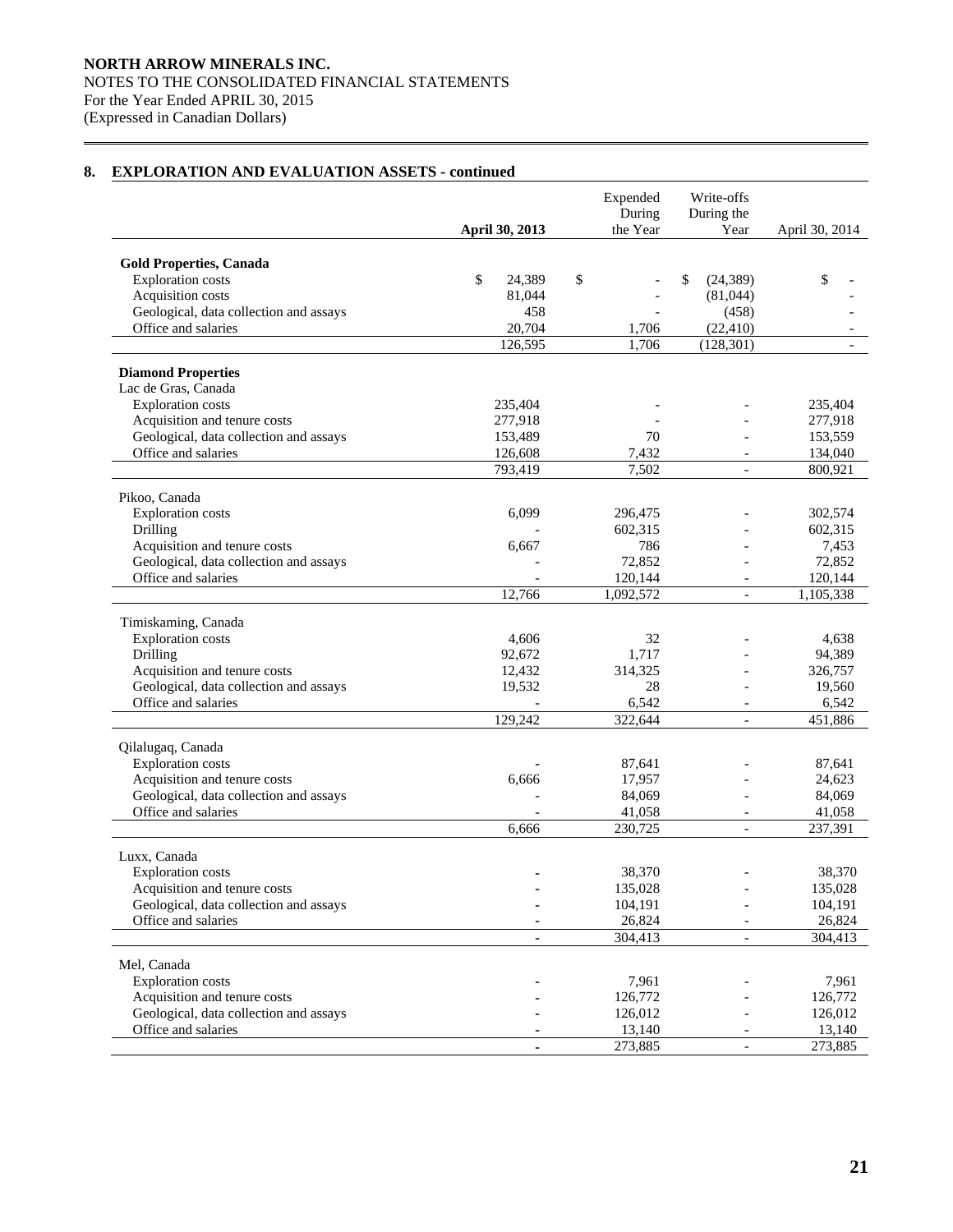|                                        | <b>April 30, 2013</b> | <b>Expended</b><br><b>During</b><br>the Year | Write-offs<br>During the Yea | April 30,<br>2014 |
|----------------------------------------|-----------------------|----------------------------------------------|------------------------------|-------------------|
| Redemption, Canada                     |                       |                                              |                              |                   |
| <b>Exploration costs</b>               | $\blacksquare$        | 3,879                                        |                              | 3,879             |
| Acquisition and tenure costs           | ٠                     | 39.651                                       |                              | 39,651            |
| Geological, data collection and assays | $\blacksquare$        | 1,031,914                                    |                              | 1,031,914         |
| Office and salaries                    | ۰                     | 101,631                                      |                              | 101,631           |
|                                        | ۰                     | 1,177,075                                    |                              | 1,177,075         |
| <b>TOTAL</b>                           | \$<br>1,068,688       | \$3,410,522                                  | \$(128.301)                  | 4.350.909         |

 Title to exploration and evaluation assets involves certain inherent risks due to the difficulties of determining the validity of certain claims as well as the potential for problems arising from the frequently ambiguous conveyancing history characteristic of many exploration and evaluation assets. The Company has investigated title to all of its exploration and evaluation assets and, to the best of its knowledge, title to all of these assets are in good standing.

# **Diamond Properties, Canada**

 $\overline{a}$ 

#### Lac de Gras, Northwest Territories

In August 2011, the Company entered into an option agreement with Harry Winston Diamond Mines Ltd. (subsequently Dominion Diamond Corp.) ("Dominion"), and Springbok Holdings Inc. ("Springbok"), to jointly explore Springbok and the Company's Lac de Gras property and Dominion's land holdings contiguous to Springbok and the Company's Lac de Gras property (collectively, the "JV Property").

Dominion must incur exploration expenditures of at least \$5,000,000 over a 5 year period to allow the option to vest. Upon vesting, a joint venture will be formed whereby Dominion will hold a 55% interest and the Company and Springbok will share equally a 45% interest in the JV Property. During the year ended April 30, 2015, the Company was advised that Dominion had incurred \$5,000,000 of expenditures.

On October 24, 2012, the Company entered into an agreement with Springbok to acquire Springbok's 50% interest in the Lac de Gras property (the "Springbok Interests"). The Springbok Interests include the right to obtain a 22.5% interest in the JV Property, subject to the terms and conditions of the option agreement among Springbok, the Company and Dominion. Under the terms of the agreement with Springbok, the Company issued 1,000,000 shares at a value of \$235,000 to Springbok for the Springbok Interests. As additional consideration, in the event that Dominion exercises its option and earns a 55% interest in the JV Property and the Company subsequently incurs \$2 million in joint venture expenditures on the JV Property, the Company will issue to Springbok that number of common shares of the Company having a value of \$1 million.

Timiskaming, Pikoo and Qilalugaq Diamond Projects, Canada

On March 12, 2013, the Company entered into an assignment agreement with 0954506 B.C. Ltd. ("BCCo") under which BCCo agreed to assign and transfer to the Company all of BCCo's interest and obligations in certain options to earn an 80% interest in the Timiskaming, Pikoo and Qilalugaq diamond projects. Stornoway Diamond Corporation ("Stornoway") is the holder of a 100% interest in all three projects and had granted BCCo options to acquire the 80% interests in the projects. BCCo is a private company controlled by a party related to a director of the Company. Stornoway will retain a one-time right to buy-back a 20% interest in any of the projects once the Company completes an option work program and provides Stornoway with notice of its intent to vest an 80% interest in a project. Under the terms of the agreement, the cost of the buy-back will be equal to three times the costs incurred in connection with the applicable option work program.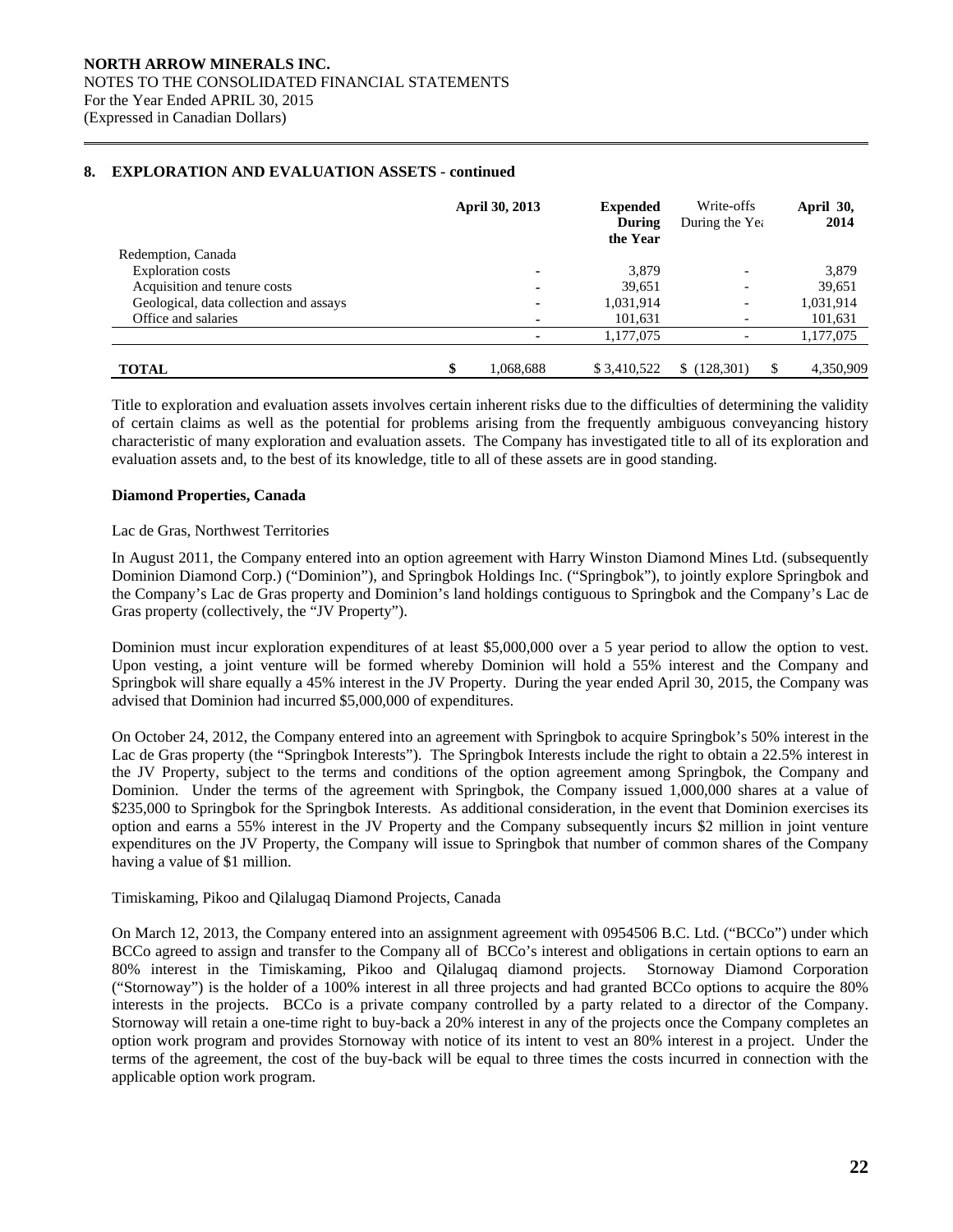#### **Diamond Properties, Canada - continued**

 $\overline{a}$ 

#### Timiskaming, Pikoo and Qilalugaq Diamond Projects, Canada - continued

Under the terms of the assignment agreement the Company paid BCCo \$20,000 and issued BCCo 500,000 transferrable share purchase warrants having a fair value of \$314,325 which was included in acquisition costs at the time the Company earned its interest in one of the projects. Each share purchase warrant will entitle the holder to acquire one common share of the Company at a price of \$0.25 for a period of five years from the date of issuance. In addition, the agreement required the Company to complete a \$2,000,000 financing (completed).

# *Qilalugaq diamond project, Nunavut*

The Company has the option to earn an 80% interest in the Qilalugaq project by completing an option work program that includes the collection of a minimum 1,000 tonne mini-bulk sample within two years of receipt of the required land use permit or no later than January 2018. The project is subject to a 3% net smelter royalty ("NSR") on metals produced and a 3% gross-overriding royalty ("GOR") on the sale of industrial minerals, including diamonds.

#### *Pikoo diamond project, Saskatchewan*

The Company has earned an 80% interest in the Pikoo diamond project by completing an option work program consisting of a minimum 2,000 meter diamond drilling program, including a minimum of two drill holes at each of the North and South target areas. During the year ended April 30, 2014, the Company issued Stornoway notice that it had completed the option work program and had therefore vested at an 80% interest in the project, subject to Stornoway's right to buy back a further 20% interest in the project. The Company was notified by Stornoway that Stornoway did not elect to exercise its right to buy back a further 20% interest in the project. Ongoing evaluation of the project is subject to an 80%/20% (Company/Stornoway) participating joint venture.

During the year ended April 30, 2015, the Company entered into option agreements with Eagle Plains Resources Ltd., Kalt Industries Ltd., and Canadian International Minerals Inc. to acquire interests in mineral properties in the Pikoo diamond project area. Under the terms of the agreements the Company can acquire 70% interest in the properties by reimbursing staking costs that totalled \$5,600 (paid) and discovering a kimberlite on the properties with a three year period. In the event that the Company earns a 70% interest in any of the properties that property will be subject to a 2% GOR on diamonds, payable to the vendor. There will be retained a right to purchase 1% of any royalty granted at any time for \$1,000,000.

#### *Timiskaming diamond project, Ontario/Quebec*

The Company has earned an 80% interest in the Timiskaming diamond project by completing an option work program that includes testing three separate geophysical targets with at least one diamond drill hole. During the year ended April 30, 2014, the Company issued Stornoway notice that it had completed the option work program and had therefore vested at an 80% interest in the Timiskaming project subject to Stornoway's right to buy back a 20% interest in the project. During the year ended April 30, 2014, the Company was advised by Stornoway that it would not be exercising its right to buy back a further 20% interest in the project. Accordingly, under the terms of the Company's acquisition agreement with BCCo., the fair value of the warrants issued to BCCo. Under the terms of the assignment agreement was included in the acquisition costs at the time the Company earned its interest in the Timiskaming diamond project. Ongoing evaluation of the project is subject to an 80%/20% (Company/Stornoway) participating joint venture.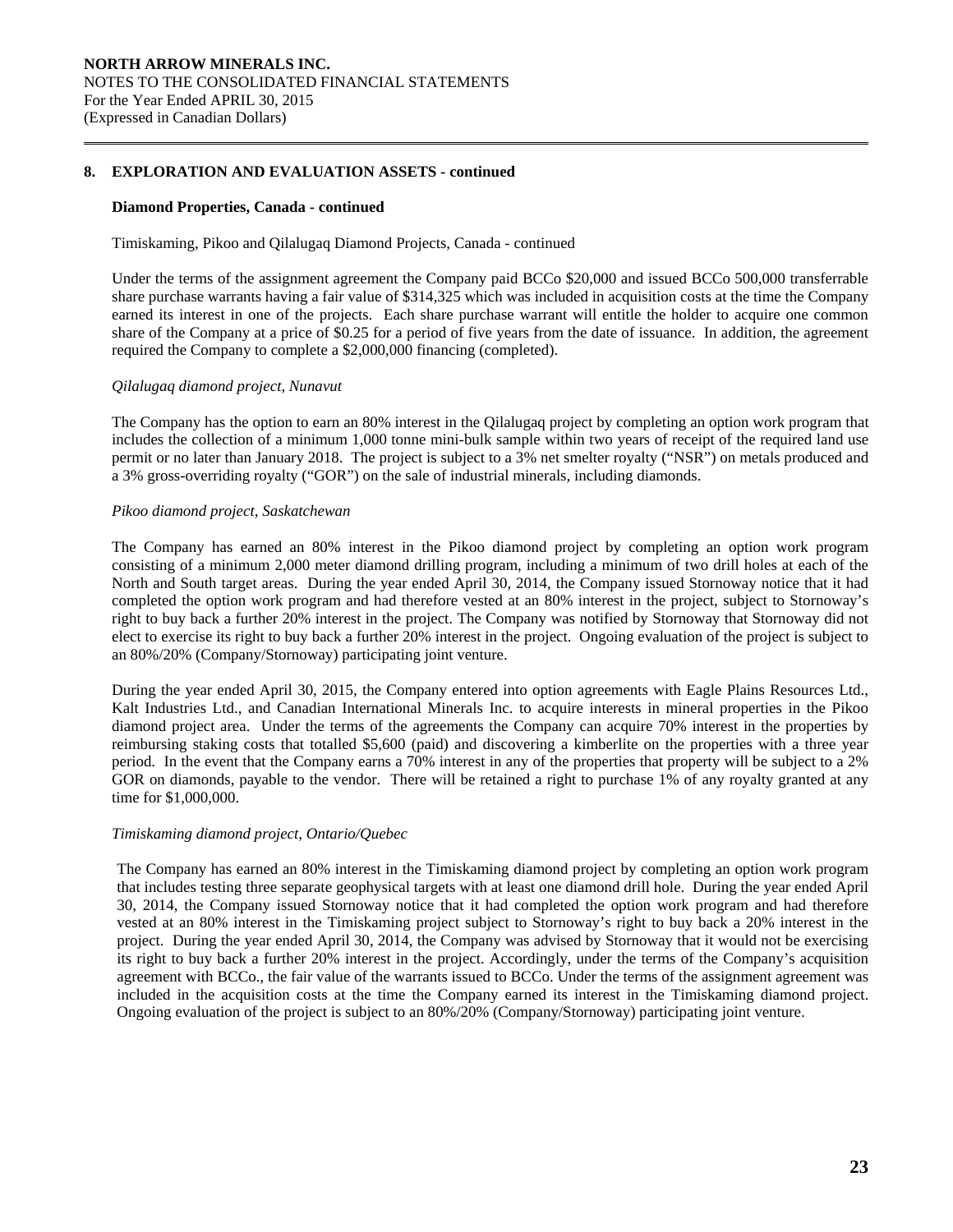#### **Diamond Properties, Canada - continued**

#### Redemption project, Northwest Territories

In July 2013, the Company entered into an option agreement with Arctic Star Resources Ltd. ("Arctic Star") whereby it can earn a 55% interest in Arctic Star's Redemption diamond project in the Lac de Gras region of the Northwest Territories. Under the terms of the option agreement, the Company can earn a 55% interest in the project by incurring \$5,000,000 in exploration expenditures prior to July 1, 2017, including a firm commitment to spend \$1,000,000 prior to July 1, 2014 (completed). On July 11, 2014, the Company and Arctic Star signed an addendum to the option agreement under which the project area was expanded to include three additional mineral claims and one mining lease. Certain of the project's leases are subject to a 1.5% GOR on any diamond production and a 1.5% NSR on any other commodity mined of which 0.5% of this royalty may be purchased for \$2,000,000.

#### Mel project, Nunavut

 $\overline{a}$ 

In July 2013, the Company acquired a 100% interest in the Mel diamond project in Nunavut. The acquisition was subject to a purchase and sale agreement with Anglo Celtic Exploration Ltd., a private company controlled by a director of the Company. Under the terms of the agreement, the Company acquired a 100% interest in the property for consideration of a 1% GOR and 250,000 warrants entitling the holder to acquire 250,000 shares at a price of \$0.65 per share for a period of five years. The warrants had a fair value of \$126,502 which has been included in acquisition costs. In addition, the Company retains the right to buy back one half of the gross overriding royalty for \$1,000,000 at any time.

#### Luxx project, Nunavut

In July 2013, the Company acquired a 100% interest in the Luxx diamond project in Nunavut. The acquisition was subject to a purchase and sale agreement with Anglo Celtic Exploration Ltd., a private company controlled by a director of the Company. Under the terms of the agreement, the Company acquired a 100% interest in the property for consideration of a 1% GOR and 250,000 warrants entitling the holder to acquire 250,000 shares at a price of \$0.65 per share for a period of five years. The warrants had a fair value of \$126,502 which has been included in acquisition costs. In addition, the Company retains the right to buy back one half of the gross overriding royalty for \$1,000,000 at any time.

#### **Gold Properties, Canada**

 In addition to the properties described above, the Company maintains interests in various gold and base metal properties in the Northwest Territories and Nunavut.

#### Hope Bay Property, Nunavut

On January 28, 2011, amended February 1, 2013 and May 30, 2014, the Company entered into an agreement with Chelsea Minerals Corp. ("Chelsea"), whereby Chelsea has the option to earn a 60% interest in the Company's Hope Bay Oro gold project in Nunavut, consisting of five mining leases. Under the terms of the agreement, Chelsea could earn up to a 60% interest in the project by making an initial cash payment of \$50,000 (received) and spending \$5 million over a five year period. A minimum expenditure of \$500,000 was required in the first year (complete). In May 2011, Chelsea was acquired by Sennen Resources Ltd. (subsequently Sennen Potash Corp.) ("Sennen") pursuant to a Plan of Arrangement and has assumed Chelsea's obligations pursuant to the agreement for the Hope Bay Property. Effective April 14, 2015, Sennen terminated their interest in the project pursuant to the terms of the option agreement.

#### Contwoyto Property, Nunavut

Between June and September 2011, the Company acquired, by staking, certain mineral claims in the Contwoyto Lake area, Nunavut. The Company also maintains a 100% interest in two mining leases in the Contwoyto Lake area.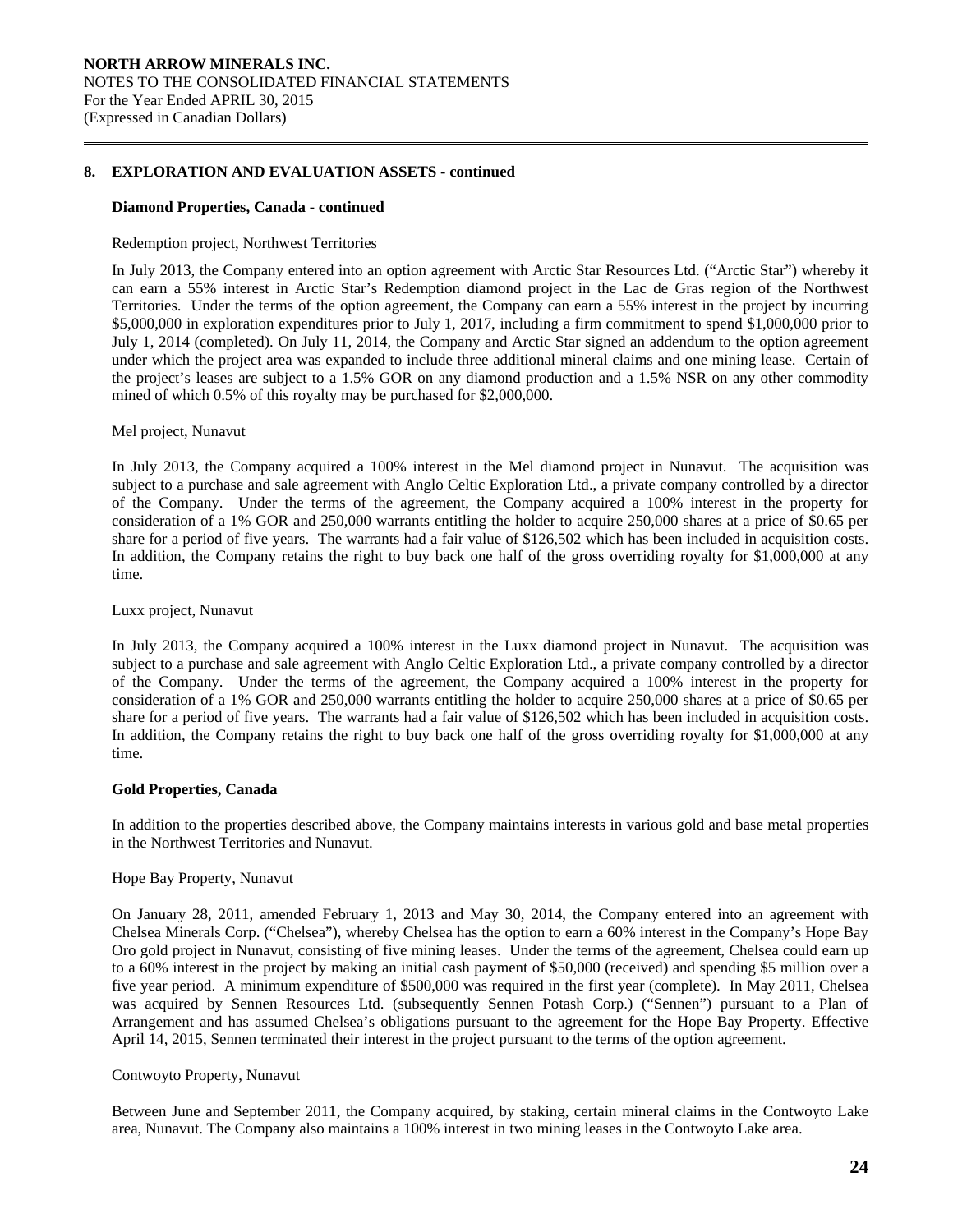#### **Gold Properties, Canada - continued**

 $\overline{a}$ 

Contwoyto Property, Nunavut - continued

In July 2012, subsequently amended, the Company announced that it had entered into an agreement with a subsidiary of Elgin Mining Inc. ("Elgin"). Under the terms of the amended agreement Elgin could earn a 60% interest in the Company's Contwoyto properties by spending \$6,000,000 over a seven year period. During the year ended April 30, 2014, the Company was notified by Elgin that Elgin was terminating its option to earn an interest in the property and subsequent to April 30, 2015, the Company allowed certain of the claims and one of the leases to expire.

# **9. ACCOUNTS PAYABLE AND ACCRUED LIABILITIES**

|                                       | <b>April 30, 2015</b>  | April 30, 2014    |
|---------------------------------------|------------------------|-------------------|
| Trade payables<br>Accrued liabilities | 215,098<br>ง<br>59,000 | 330,890<br>30,000 |
|                                       | 274,098<br>\$          | 360,890           |

# **10. CAPITAL STOCK AND RESERVES**

#### **Authorized share capital**

The authorized share capital of the Company is an unlimited number of common shares without par value.

#### **Share issuances**

On October 29, 2013, the Company completed a non-brokered private placement of 13,625,000 common shares at a price of \$0.40 per share for total gross proceeds of \$5,450,000. As part of this private placement the Company paid finders' fees and costs totalling \$81,400.

On February 25, 2014, the Company completed a private placement of 7,700,000 common shares at a price of \$0.65 per share for total gross proceeds of \$5,005,000. As part of this private placement the Company paid finders' fees and costs totalling \$ 325,875.

#### **Stock options and warrants**

 The Company's stock option plan (the "Plan") was approved by shareholders at an annual general and special meeting in November 2011. The Plan gives the directors the authority to grant options to directors, officers, employees and consultants. The maximum number of shares to be issued under the Plan is 10% of the issued and outstanding common shares at the time of the grant. The exercise price of each option granted shall not be less than the market price at the date of grant less a discount up to 25% in accordance with the policies of the TSX Venture Exchange ("TSXV").

Options granted can have a term up to 5 years with vesting provisions determined by the directors in accordance with TSXV policies for Tier 2 Issuers, with a typical vesting period of 25% upon grant and 25% every six months thereafter.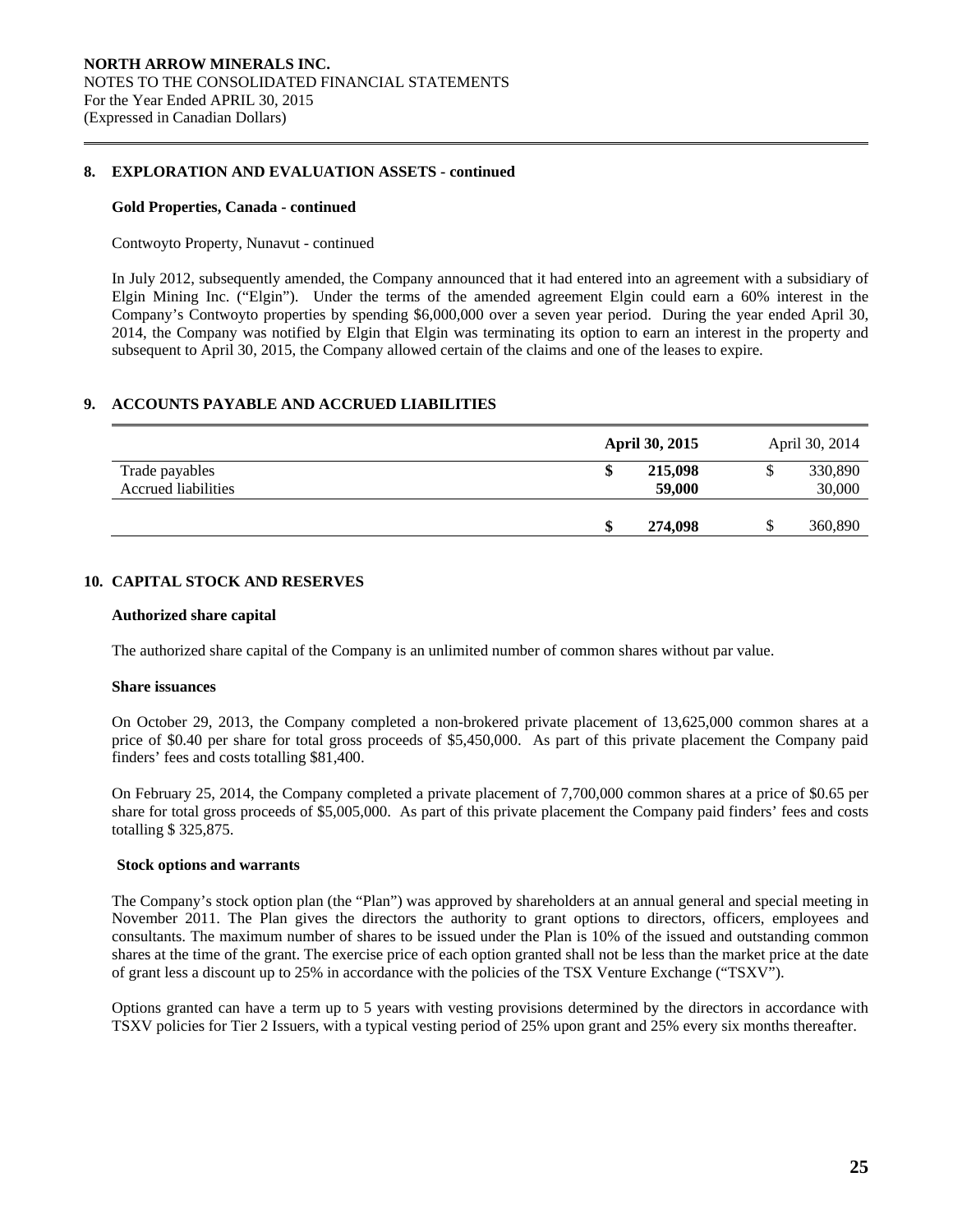#### **10. CAPITAL STOCK AND RESERVES - continued**

#### **Stock options and warrants - continued**

 $\overline{a}$ 

As at April 30, 2015, the following stock options were outstanding:

| Number of     | Exercise   | Number of            |                    |
|---------------|------------|----------------------|--------------------|
| <b>Shares</b> | Price      | <b>Shares Vested</b> | <b>Expiry Date</b> |
| 53,000        | 2.00<br>S. | 53,000               | May 12, 2016       |
| 2,125,000     | 0.27<br>\$ | 2,125,000            | May 10, 2018       |
| 200,000       | 0.50<br>S  | 200,000              | September 23, 2018 |
| 1,035,000     | 0.70<br>S  | 758,750              | January 28, 2019   |
| 705,000       | 0.60<br>\$ | 345,000              | September 25, 2019 |
| 200,000       | 0.54       | 50,000               | December 16, 2019  |
| 4.318,000     |            | 3.531.750            |                    |

A summary of the Company's stock option activity is as follows:

|                                         |            | Weighted              |
|-----------------------------------------|------------|-----------------------|
|                                         | Number     | Average               |
|                                         | of Options | <b>Exercise Price</b> |
| Balance, April 30, 2013                 | 166,000    | \$2.12                |
| Granted                                 | 3,525,000  | 0.42                  |
| Exercised                               | (15,000)   | 0.27                  |
| Expired and forfeited                   | (31,000)   | 2.00                  |
| Balance, April 30, 2014                 | 3,645,000  | 0.48                  |
| Granted                                 | 920,000    | 0.58                  |
| Exercised                               | (165,000)  | 0.48                  |
| Expired and forfeited                   | (82,000)   | 2.24                  |
| Balance, April 30, 2015                 | 4,318,000  | \$0.47                |
|                                         |            |                       |
| Number of options currently exercisable | 3.531.750  | \$<br>0.44            |

#### **Share-based compensation**

 During the year ended April 30, 2015, the Company granted 920,000 stock options (2014 – 3,525,000). The estimated fair value of the options granted during the year is \$456,866 (2014 – \$1,253,259). During the year ended April 30, 2015, the Company recognized share-based compensation of \$720,050 (2014 – \$831,809) relating to options vested during the year.

The following weighted average assumptions were used for the Black Scholes valuation of stock options granted or vested:

|                          | April 30, 2015 | April 30, 2014 |
|--------------------------|----------------|----------------|
| Risk-free interest rate  | 1.33%          | 1.33%          |
| Expected life of options | 5.0 years      | 5.0 years      |
| Annualized volatility    | 125.85%        | 124.39%        |
| Forfeiture rate          | $0.00\%$       | 0.00%          |
| Dividend rate            | $0.00\%$       | 0.00%          |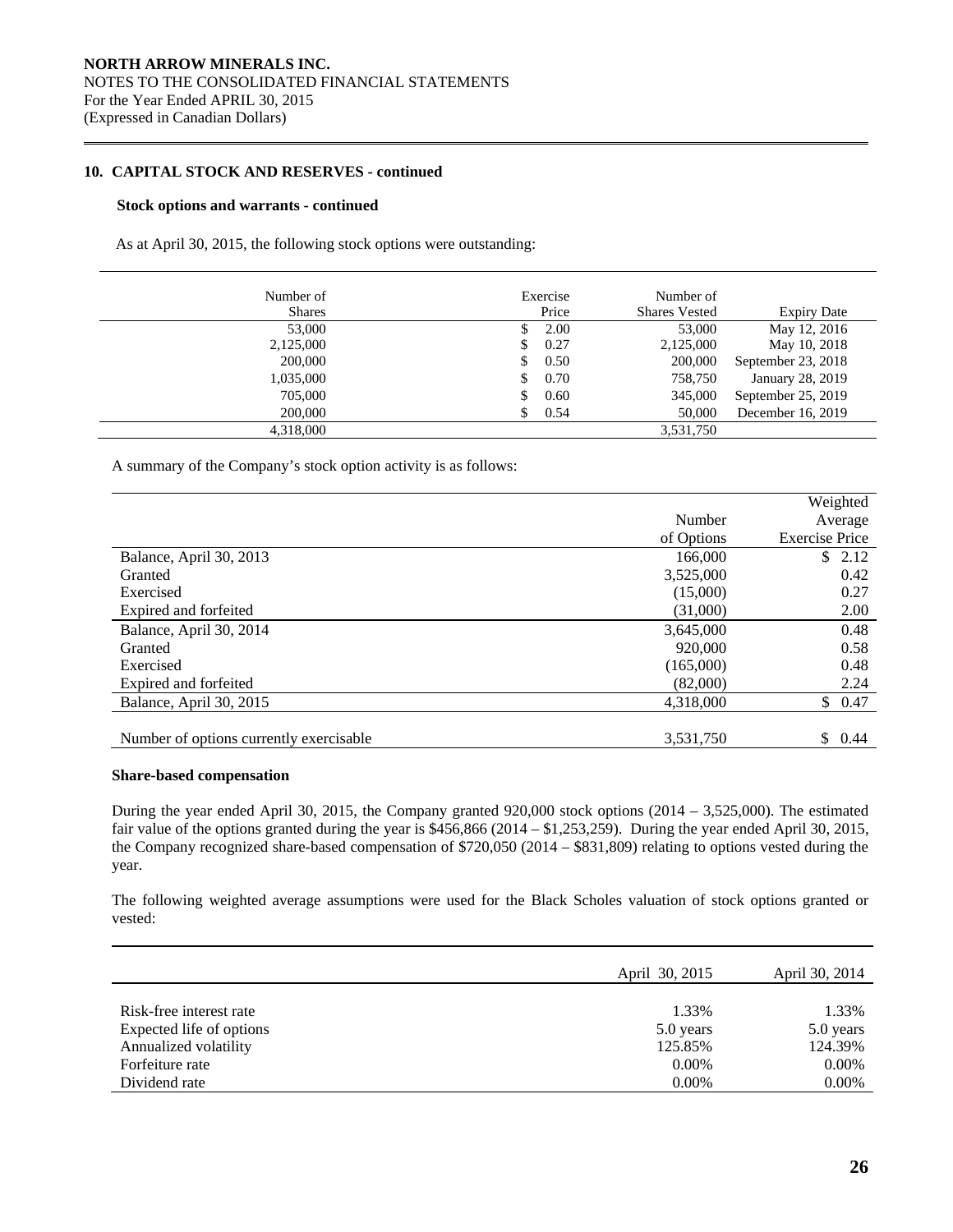#### **10. CAPITAL STOCK AND RESERVES - continued**

#### **Share-based compensation - continued**

 $\overline{a}$ 

A summary of the Company's warrant activity is as follows:

|                         | Number    | Weighted              |
|-------------------------|-----------|-----------------------|
|                         | οf        | Average               |
|                         | Warrants  | <b>Exercise Price</b> |
| Balance, April 30, 2013 | 500,000   | \$0.25                |
| Issued                  | 500,000   | 0.65                  |
| Balance, April 30, 2014 | 1,000,000 | \$0.45                |
| Issued                  |           |                       |
|                         |           |                       |
| Balance, April 30, 2015 | 1,000,000 | 0.45                  |

During the year ended April 30, 2013, five hundred thousand (500,000) warrants were issued as part of the acquisition agreement to acquire options to earn interests in the Timiskaming, Pikoo and Qilalugaq projects (Note 8). Each warrant entitles the holder to acquire one common share of the Company at a price of \$0.25 per share until April 29, 2018. The warrants became exercisable when the Company exercised its option to earn an interest in the Timiskaming project and have been valued at \$314,325 which has been capitalized as an acquisition cost of the Timiskaming project.

During the year ended April 30, 2014, five hundred thousand (500,000) warrants were issued as part of the purchase and sale agreements to acquire 100% interests in the Mel and Luxx projects (Note 8). Each warrant entitles the holder to acquire one common share of the Company at a price of \$0.65 per share until August 19, 2018. The warrants have been valued at \$253,004 which has been capitalized as an acquisition cost of the properties.

#### **Share-based payments**

The following weighted average assumptions were used for the Black Scholes valuation of share purchase warrants issued in conjunction with the acquisition of exploration and evaluation assets:

|                         | April 30, 2015 | April 30, 2014 |
|-------------------------|----------------|----------------|
|                         |                |                |
| Risk-free interest rate | -              | 1.79%          |
| Expected life           |                | 5.0 years      |
| Annualized volatility   |                | 137.65%        |
| Dividend rate           | -              | $0.00\%$       |

# **11. RELATED PARTY TRANSACTIONS**

 Balances and transactions between the Company and its former subsidiary have been eliminated on consolidation and are not disclosed in this note. Details of the transactions between the Company and related parties not disclosed elsewhere in the financial statements are disclosed below.

Related party transactions

Certain companies which have an officer and/or director or former officer and/or director in common and render services or are charged for certain services as follows: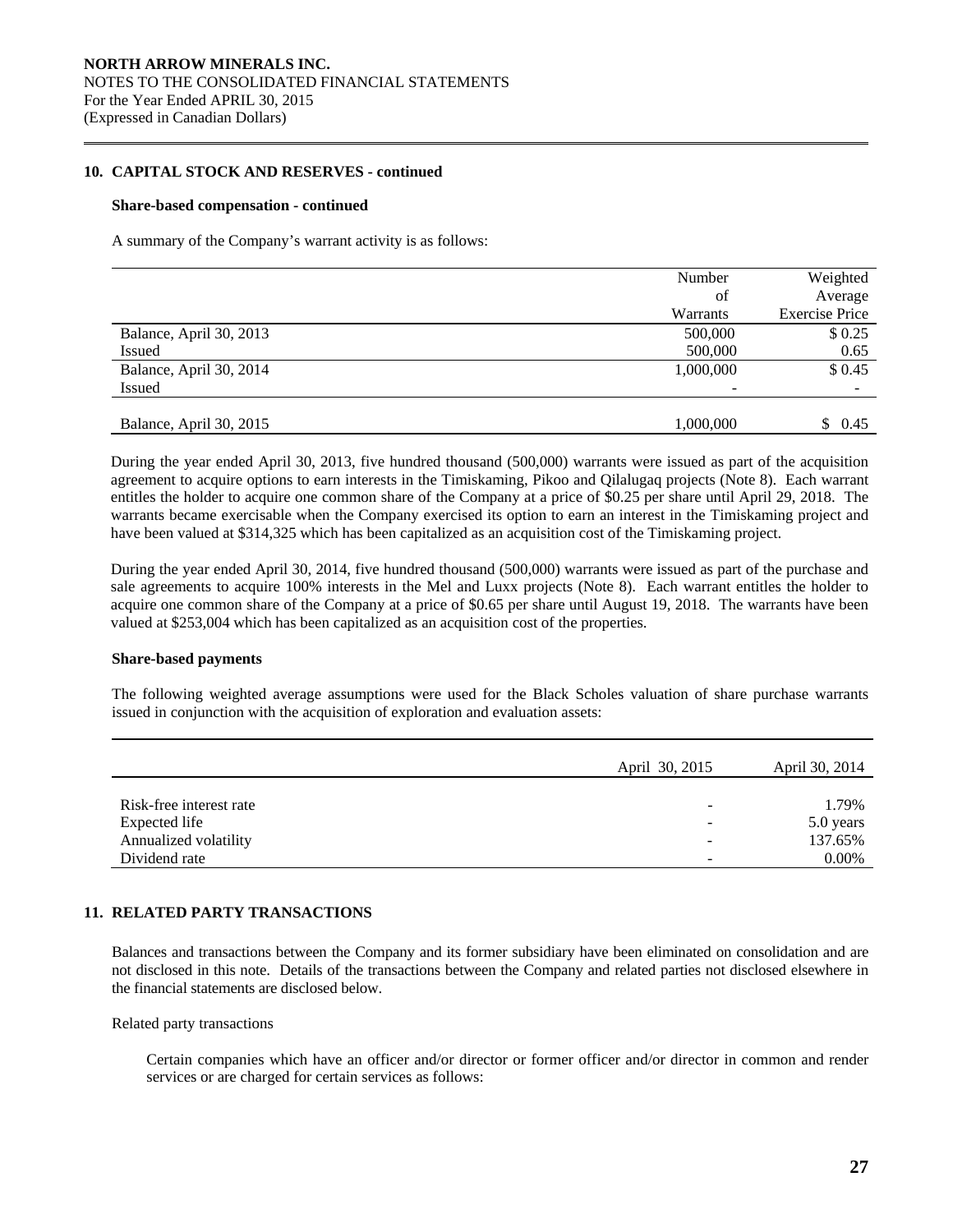# **11. RELATED PARTY TRANSACTIONS - continued**

Related party transactions - continued

 $\overline{a}$ 

|                                               | Nature of transactions            |
|-----------------------------------------------|-----------------------------------|
| Anglo-Celtic Exploration Ltd.                 | Interest and consulting           |
| Strongbow Exploration Inc.                    | Exploration and administration    |
| 0954506 BC Ltd.                               | Exploration                       |
| Northair Silver Corp. (formerly International |                                   |
| Northair Mines Ltd.)                          | Accounting and corporate services |

The Company incurred the following transactions in the normal course of operations in connection with companies which have an officer and/or director in common.

- a) During the year ended April 30, 2015, the Company paid or accrued \$37,219 (2014 \$44,410) for shared administrative and accounting services to a company with common officers.
- b) During the year ended April 30, 2015, the Company paid or accrued consulting fees of \$nil (2014 \$5,259) to a companies controlled by directors. This amount is included in salaries disclosed below.
- c) During the year ended April 30, 2015 the Company paid \$5,886 (2014 \$17,877) for office and rent to a company with common directors and officers and/or controlled by a director.
- d) Amounts due to related parties of \$4,351 (2014 \$20,622) are owing to a director or companies with officers/directors in common.
- e) Issued warrants to a director for exploration and evaluation assets with a value of \$nil (2014- \$253,004).
- f) Had warrants issued to a party related to a director for exploration and evaluation assets vest with a value of \$nil (2014- \$314,325).

The remuneration of directors and key management personnel during the year ended April 30, 2015 was as follows:

|                                                                | April 30,<br>2015        | April 30,<br>2014        |
|----------------------------------------------------------------|--------------------------|--------------------------|
| Salaries <sup>1</sup><br>Share-based compensation <sup>2</sup> | \$<br>283,333<br>430,701 | \$<br>191,667<br>821,087 |
| Total                                                          | \$<br>714.034            | 1,012,754                |

1 – When key management is working specifically on mineral properties their time is capitalized against the mineral property.

2 – Share-based compensation is the fair value of options that have been granted to directors and key management personnel.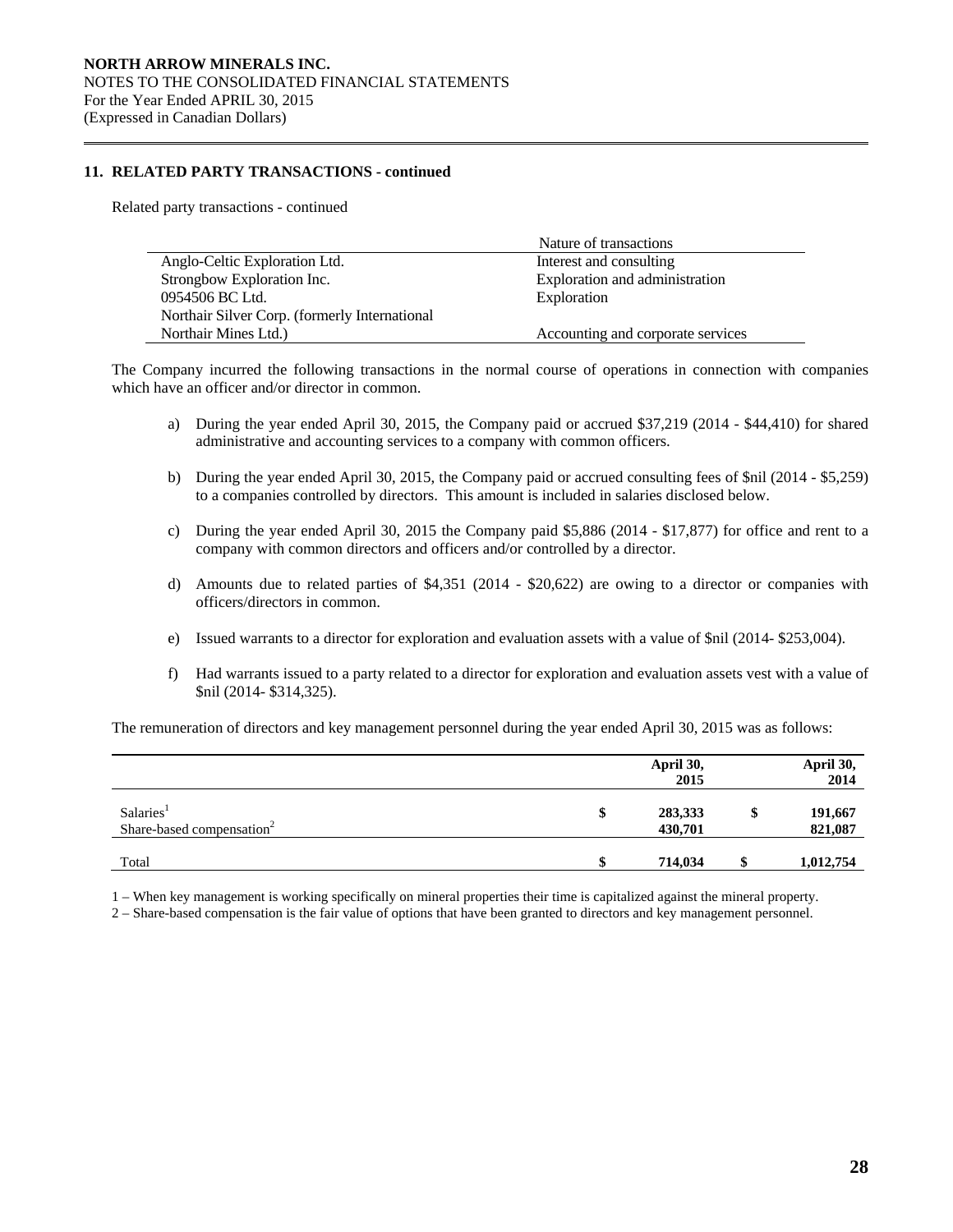# **12. INCOME TAXES**

 $\overline{a}$ 

A reconciliation of income taxes at statutory rates with the reported taxes is as follows:

|                                                         |   | 2015        | 2014        |
|---------------------------------------------------------|---|-------------|-------------|
|                                                         |   |             |             |
| Net income (loss) for the year                          |   | (1,611,595) | (1,573,703) |
| Expected income tax (recovery)                          | S | (419,000)   | (409,000)   |
| Change in statutory rates, foreign tax and other        |   | (47,000)    | (87,000)    |
| Permanent differences                                   |   | 188,000     | 217,000     |
| Share issue cost                                        |   |             | (106,000)   |
| Change in unrecognized deductible temporary differences |   | 278,000     | 385,000     |
| Total income tax expense (recovery)                     |   | ۰           |             |

The significant components of the Company's unrecognized temporary differences and tax losses are as follows:

|                                  | 2015            | <b>Expiry Date</b><br>Range | 2014            | <b>Expiry Date</b><br>Range |
|----------------------------------|-----------------|-----------------------------|-----------------|-----------------------------|
| <b>Temporary Differences</b>     |                 |                             |                 |                             |
| Exploration<br>evaluation<br>and | \$<br>4,826,000 | No expiry date              | \$<br>4,888,000 | No expiry date              |
| assets                           |                 |                             |                 |                             |
| Investment tax credit            | 193,000         | 2028 to 2034                | 128,000         | 2028 to 2033                |
| Property and equipment           | 27,000          | No expiry date              | 16,000          | No expiry date              |
| Share issue costs                | 250,000         | $2034 - 2037$               | 344,000         | $2034 - 2037$               |
| Marketable securities            | 14.000          | No expiry date              | 14,000          | No expiry date              |
| Non-capital losses available for |                 |                             |                 |                             |
| future period                    | 4,649,000       | $2029 - 2034$               | 3,615,000       | $2029 - 2033$               |
|                                  |                 |                             |                 |                             |

Tax attributes are subject to review, and potential adjustment, by tax authorities.

# **13. COMMITMENTS**

As at April 30, 2015, the commitment for rental of the Company's office space is as follows:

| Year ending    |          |
|----------------|----------|
| April 30, 2016 | \$66,634 |
| April 30, 2017 | \$49,975 |

# **14. SUPPLEMENTAL DISCLOSURE WITH RESPECT TO CASH FLOWS**

The significant non-cash transactions for the year ended April 30, 2015 were:

- a) The Company incurred exploration and evaluation expenditures of \$214,906 (2014 \$313,106) that are included in accounts payable and accrued liabilities at April 30, 2015.
- b) The Company issued nil warrants (2014 500,000) and had nil warrants issued in a prior period vest (2014 500,000) with a value of \$nil (2014 - \$567,329).